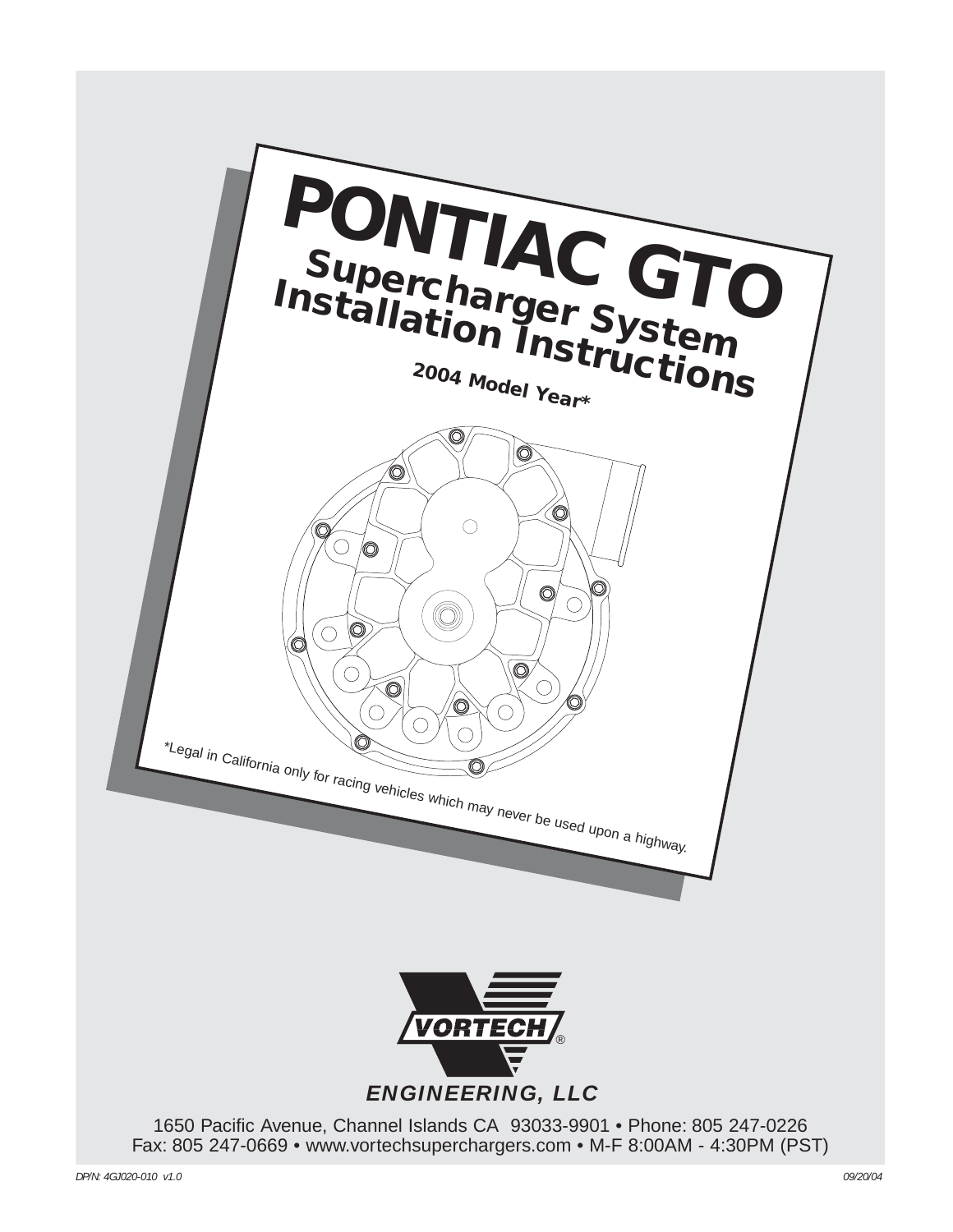# **FOREWORD**

This manual provides information on the installation, maintenance and service of this Vortech supercharger kit expressly designed for the 2004 GTO. Contact Vortech Engineering for any additional information regarding this kit and any of these modifications at (805) 604-1336 7:00am-3:30pm PST. An understanding of the information contained herein will help novices, as well as experienced technicians, to correctly install and receive the greatest possible benefit from their Vortech supercharger. When reference is made in this manual to a brand name, number, specific tool or technique, an equivalent product may be used in place of the item mentioned. All information, illustrations and specifications contained herein are based on the latest product information available at the time of this publication. All rights reserved to make changes at any time without notice.

#### **© 2004 VORTECH ENGINEERING, LLC**

*All rights recerved. No parts of this publication may be reproduced, transmitted, transcrived, or translated into another language in any form, by any means without written permission of Vortech Engineering, LLC.*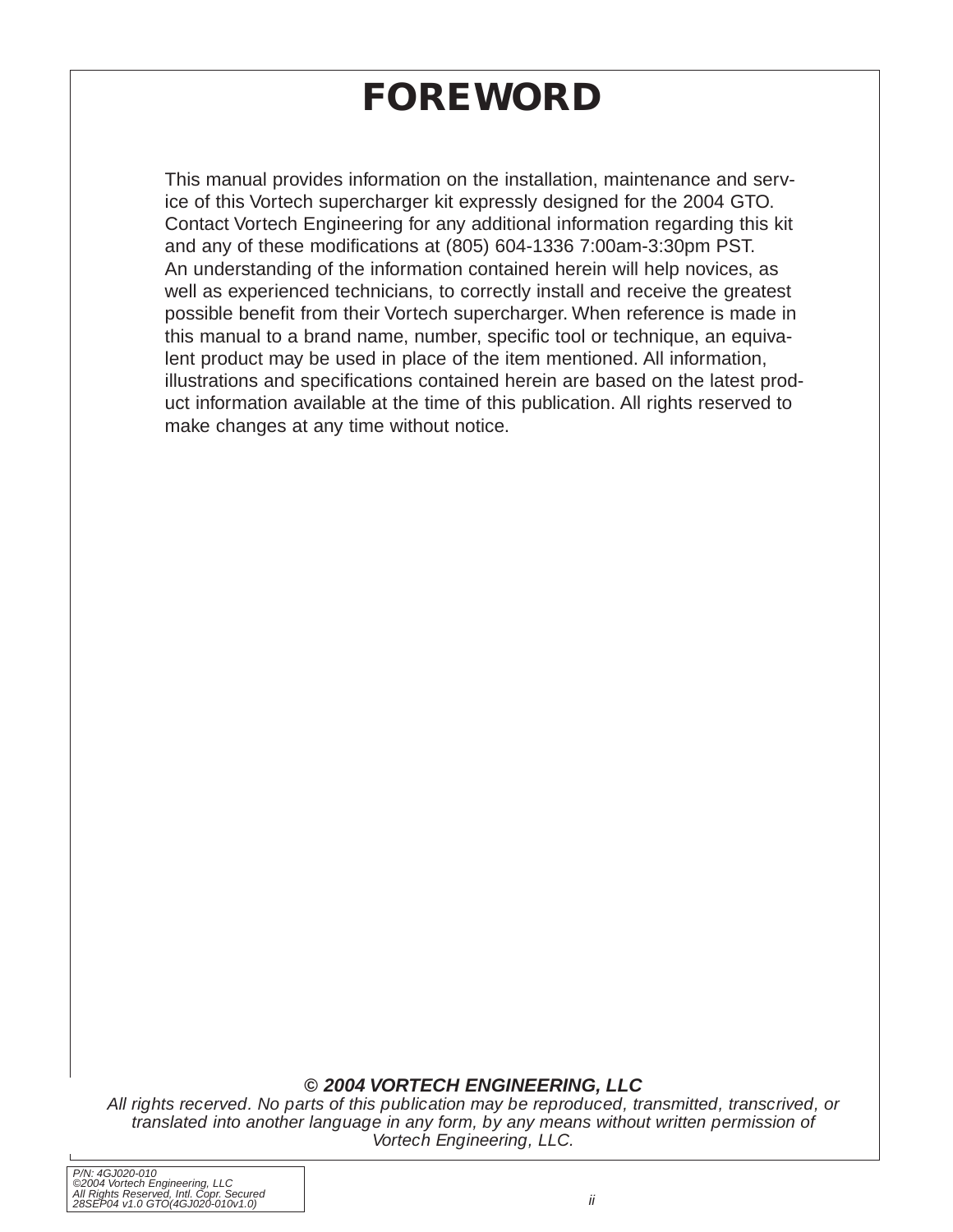# **TABLE OF CONTENTS**

| 1.             |                                                    |  |  |  |  |  |  |
|----------------|----------------------------------------------------|--|--|--|--|--|--|
| 2.             |                                                    |  |  |  |  |  |  |
| 3.             | COOLANT RESERVOIR MODIFICATIONS  4                 |  |  |  |  |  |  |
| 4.             |                                                    |  |  |  |  |  |  |
| 5.             |                                                    |  |  |  |  |  |  |
| 6.             |                                                    |  |  |  |  |  |  |
| $\mathbf{7}$   |                                                    |  |  |  |  |  |  |
| 8.             |                                                    |  |  |  |  |  |  |
| 9 <sub>1</sub> |                                                    |  |  |  |  |  |  |
|                |                                                    |  |  |  |  |  |  |
|                |                                                    |  |  |  |  |  |  |
|                | 12. WATER RESERVOIR/SETRAB COOLER INSTALLATION  18 |  |  |  |  |  |  |
|                |                                                    |  |  |  |  |  |  |
|                |                                                    |  |  |  |  |  |  |
|                |                                                    |  |  |  |  |  |  |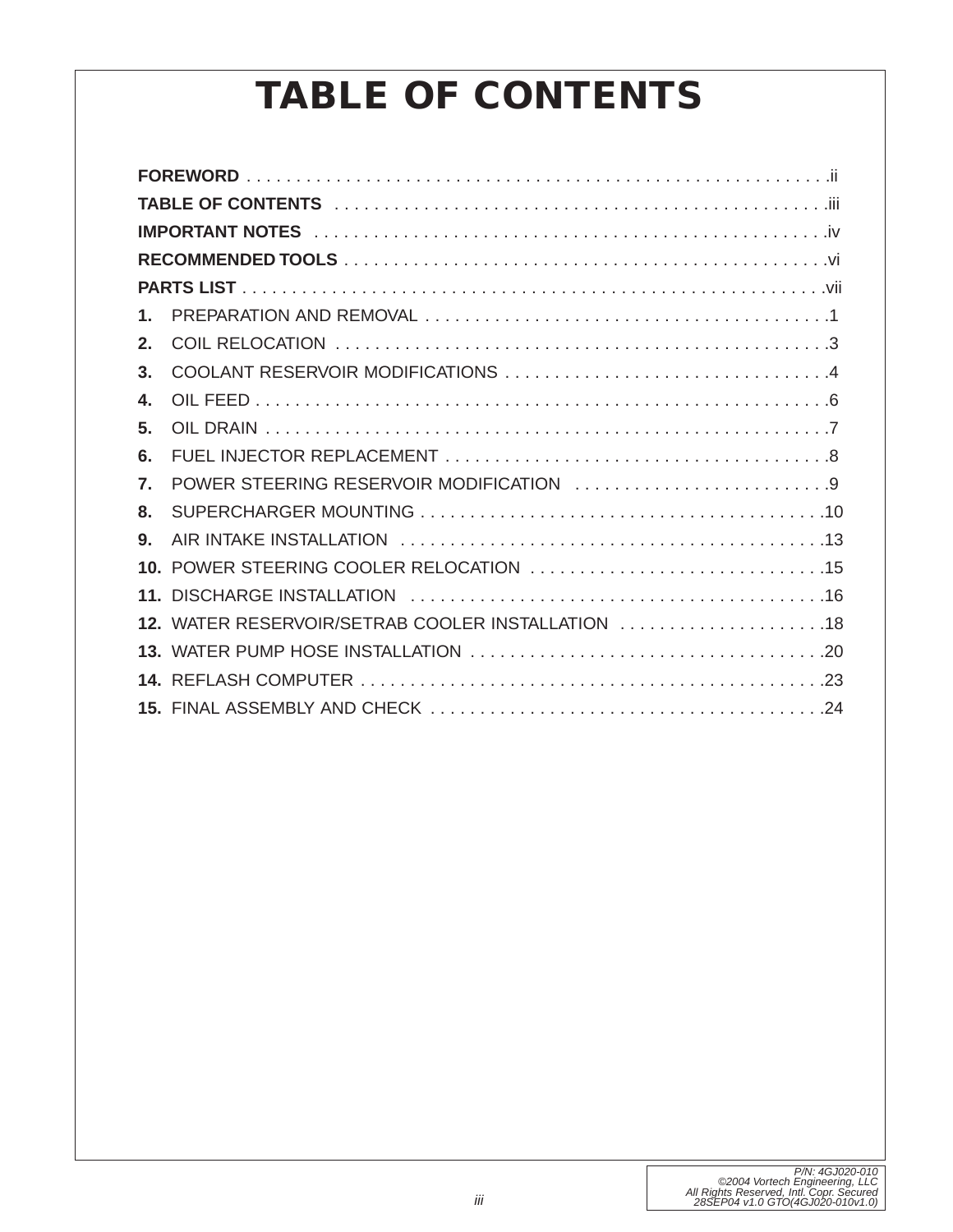# **NOTICE**

This product is protected by state common law, copyright and/or patent. All legal rights therein are reserved. The design, layout, dimensions, geometry, and engineering features shown in this product are the exclusive property of Vortech Engineering, LLC. This product may not be copied or duplicated in whole or part, abstractly or fundamentally, intentionally or fortuitously, nor shall any design, dimension, or other information be incorporated into any product or apparatus without prior written consent of Vortech Engineering, LLC.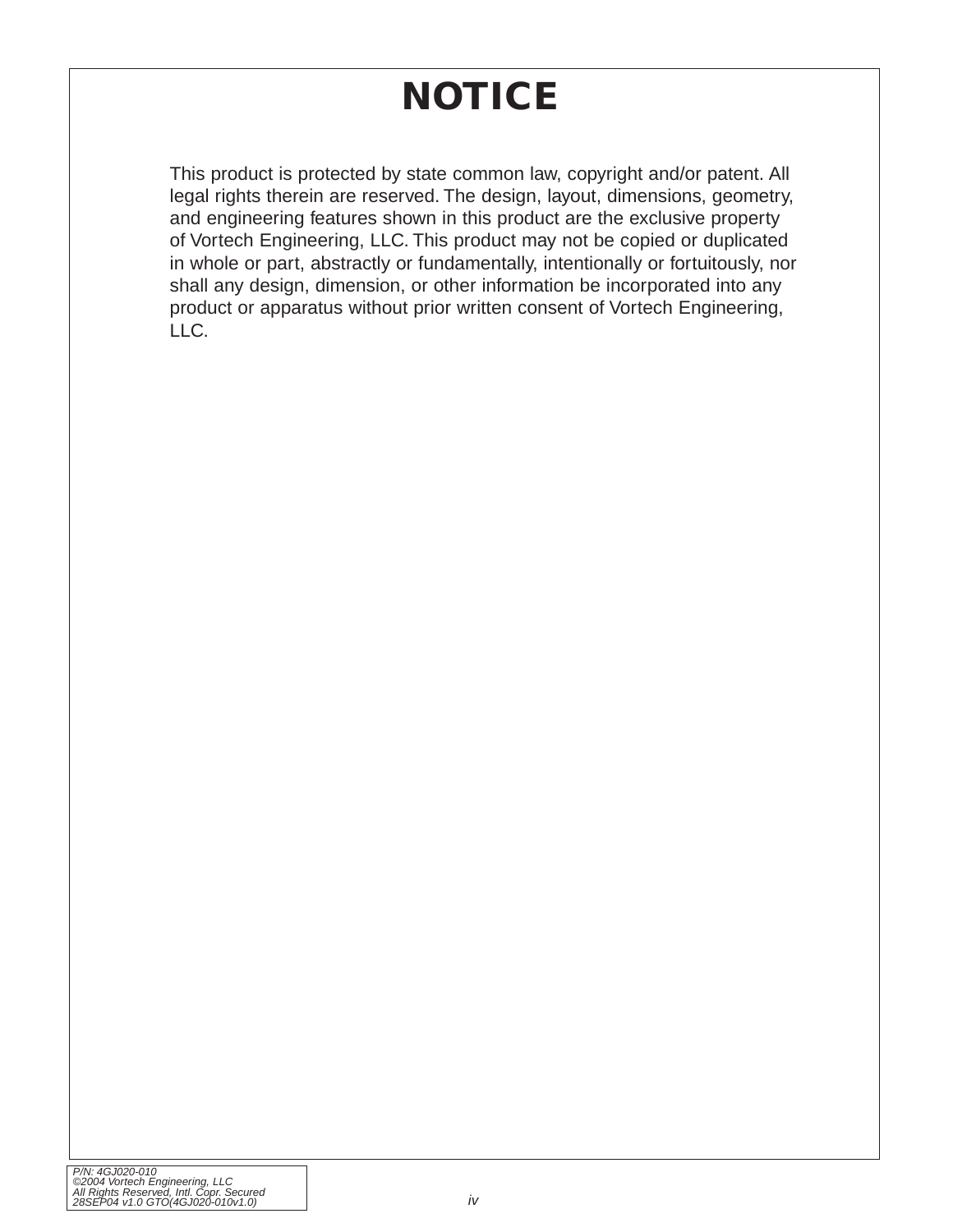### **2004** *PONTIAC GTO* **Installation Instructions**

## *Congratulations on selecting the best performing and best backed automotive supercharger available today... the VORTECH® supercharger!*

Before beginning this installation, please read through this entire instruction booklet and the Street Supercharger System Owner's Manual which includes the Limited Warranty Program, the Warranty Registration form and return envelope.

Vortech supercharger systems are performance improving devices. In most cases, increases in torque of 30-35% and horsepower between 35-45% can be expected with the boost levels specified by Vortech Engineering. This product is intended for use on healthy, well maintained engines. Installation on a worn-out or damaged engine is not recommended and may result in failure of the engine as well as the supercharger. Vortech Engineering is not responsible for engine damage.

Installation on new vehicles will not harm or adversely affect the break-in period so long as factory break-in procedures are followed.

For best performance and continued durability, please take note of the following key points:

- **1.** Use only premium grade fuel 91 octane or higher (R+M/2).
- **2.** The engine must have stock compression ratio.
- **3.** If the engine has been modified in any way, check with Vortech prior to using this product.
- **4.** Always listen for any sign of detonation (pinging) and discontinue hard use (no boost) until problem is resolved.
- **5.** Perform an oil and filter change upon completion of this installation and prior to test driving your vehicle. Thereafter, always use a high grade SF rated engine oil or a high quality synthetic, and change the oil and filter at least every 3,000 miles. Never attempt to extend the oil change interval beyond 3,000 miles, regardless of oil manufacturer's claims as potential damage to the supercharger may result.
- **6.** Before beginning installation, replace all spark plugs that are older than 1 year or 10,000 miles with original heat range plugs as specified by the manufacturer and reset timing to factory specifications (follow the procedures indicated within the factory repair manual and/or as indicated on the factory underhood emissions tag). Do not use platinum spark plugs unless they are original equipment. Change spark plugs every 15,000 miles and spark plug wires at least every 50,000 miles.

#### **TOOL & SUPPLY REQUIREMENT**

- **•** Factory repair manual
- **•** 3/8" socket and drive set: SAE & metric
- **•** 1/2" socket and drive set: SAE & metric
- **•** Adjustable wrench
- **•** Open end wrenches
- **•** 5 quarts SF rated quality engine oil, oil filter and wrench
- **•** GM power steering pulley puller/installer
- **•** Hose cutters
- SAE nut drivers<br>• Lithium grease
- **•** Lithium grease
- **•** Grinder/hacksaw
- **•** Allen wrenches: SAE & metric

#### **If it has been 10,000 miles or more since your vehicle's last spark plug change, then you will also need:**

- **•** Spark plug socket **•** NEW spark plugs
-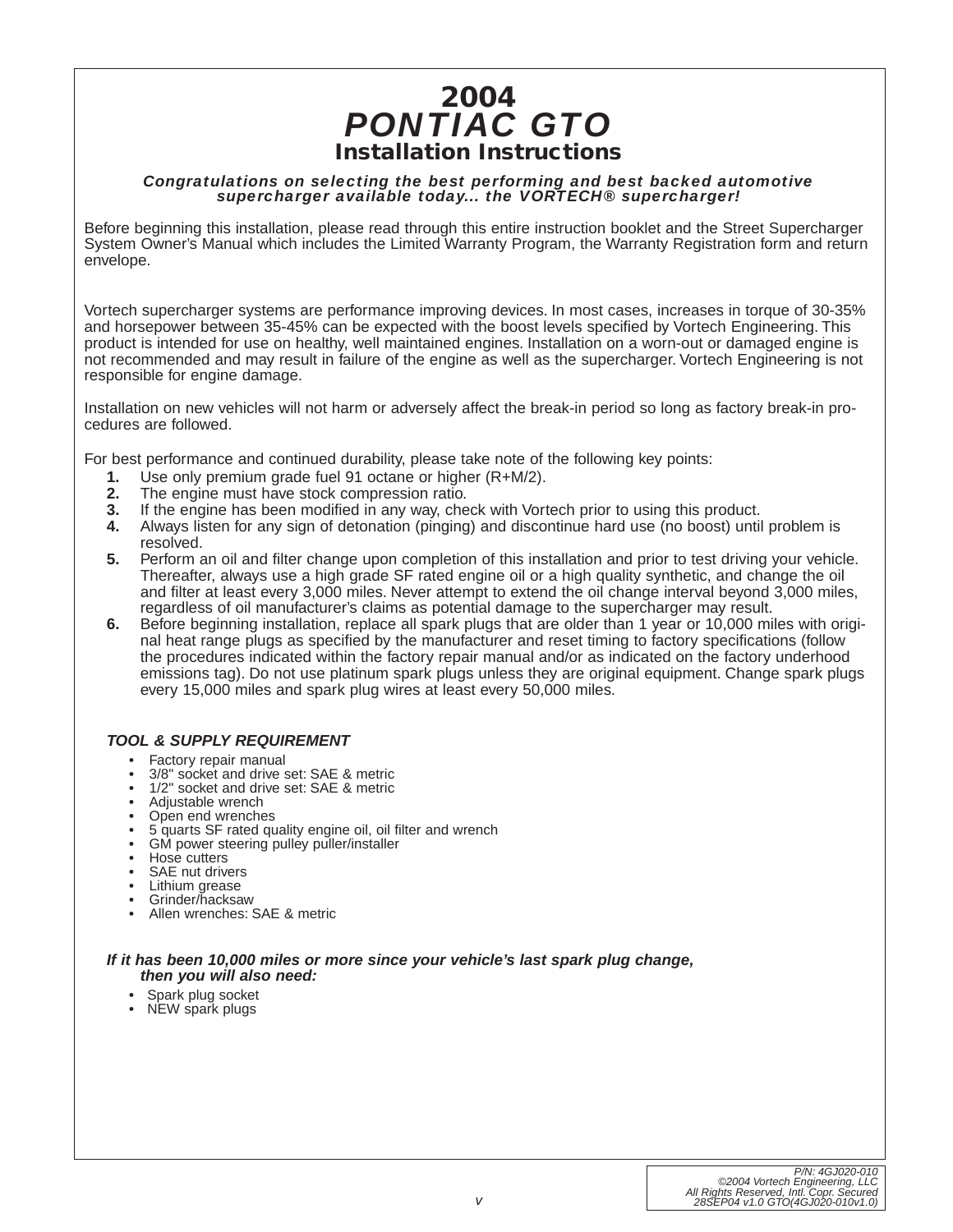

### *2004 Pontiac GTO Part No. 4GJ218-010/018SQ* ® *ENGINEERING, LLC PARTS LIST*

*IMPORTANT: Before beginning installation, verify that all parts are included in the kit. Report any shortages or damaged parts immediately.*

| 4GJ130-028<br>OIL FEED ASSY<br>IMP SHFT ASSY G3 GW<br>1<br>2E190-011<br>1<br>$\overline{2}$<br>1<br>DOWEL PIN, .25 x .75<br>4GL010-020<br>OIL FEED ADAPTER PLATE<br>7U250-022<br>7C060-110<br>6mm x 1.0 x 110mm HXHD<br>1<br>7A250-102<br>1/4-20 x 1 SHCS<br>10<br>7J006-003<br>6mm WASHER<br>1<br>2A013-021<br>V1 GEARCASE STD<br>1<br>GASKET, 5.3 OIL ADAPTER<br>1<br>4GL010-030<br>2E170-021<br>IMPUT SHAFT ASSY<br>1<br>7U250-000-220<br>OIL FEED HOSE, STL BRD x 23"<br>1<br>7W100-018<br><b>O-RING SPECIAL</b><br>0<br>2<br>7P125-004<br>2A060-012<br>IMPELLER SEAD, MECHANICAL<br>1<br>$1/8$ NPT 90 $^{\circ}$ x -4 JIC, STL<br>4<br>2<br>7F006-093<br>6mm x 1.0 NUTS<br>7P375-002<br>3/8 PIPE PLUG<br>3/8NPT x 1/2 BEADED HSE BRB<br>7U100-065<br><b>TIE WRAPS</b><br>4<br>7P375-017<br>1<br>1<br>7P375-081<br>S/C OIL FEED FLTR<br>4GJ130-036<br>OIL DRAIN ASSY<br>1<br>$\overline{2}$<br>3/8 COPPER WASHER<br>7J375-024<br>$\overline{c}$<br>7U030-036<br>1/2" OIL DRAIN HOSE<br>7P375-104<br>PLUG, SHORT<br>$\overline{2}$<br>7R001-008<br>#6 HOSE CLAMPS<br>1<br>COG PULLEY, 30-TOOTH<br>4GR033-030<br>1<br>7P375-055<br>3/8" x 1/2" BARB x 90<br>2<br>2A100-030<br>RETAINER, COM 1/2 SIZE<br>7T560-002<br>ARBOR, ROTABROACH<br>1<br>8R101-001<br>S/C PULLEY RET ASSY<br>1<br>1<br>7T560-001<br>CUTTER, 9/16" ROTABROACH<br>$\overline{\mathbf{c}}$<br>SPACER, .875 x 1.22<br>4GJ112-010<br>S/C AIR INLET ASSY<br>2A017-876-09<br>1<br>$\overline{2}$<br>7C080-045<br>8mm x 1.25 x 45mm<br>4GJ012-030<br>NEW INLET DUCT<br>1<br>$\overline{2}$<br>1<br>7J312-000<br>8mm WASHER<br>4HS010-060<br>S2K INLET FLANGE<br>5<br>#56 HOSE CLAMPS<br>7R002-056<br>1<br>4GJ111-021<br>SUPERCHARGER DRIVE/MOUNT ASSY<br>8H040-030<br>AIR FILTER<br>DRIVE PULLEY, GTO<br>1<br>4GJ016-021<br><b>BYPASS VALVE</b><br>8D001-001<br>DRIVE PULLEY HUB, GTO<br>1<br>4GJ016-011<br>7R002-016<br>#16 HOSE CLAMPS<br>4<br>1/4-20 x .75" SHCS<br>7A250-075<br>6<br>Ø1" x 45° BYPASS HOSE<br>7U133-045<br>1<br>1<br>2A042-105<br>COG BELT<br>0.5'<br>7U034-016<br>1" BYPASS HOSE STRT<br>4GJ010-034<br><b>BRACKET, S/C MOUNT</b><br>1<br>7U030-046<br><b>VACUUM LINE</b><br>2<br>2<br>SPACER, .875 x .430<br>2A017-875-10<br>7P375-250<br>VAC TEE<br>1<br>1<br>4GR116-300<br>ALUMINUM IDLER<br>7U032-016<br>3/8 FUEL HOSE<br>4<br>7A375-425<br>$3/8$ "-16 x 4.25<br>1<br>7P375-097<br>3/8NPT x 3/8 BARB<br>7F375-017<br>3/8-16 NUT<br>1<br>7U375-052<br>3/8 VACUUM CAP<br>5<br>7A375-075<br>$3/8 - 16 \times .75$<br>7U100-062<br>RUBBER GROMMET<br>7J010-002<br>1<br>10 <sub>mm</sub><br>7S350-200<br>3.5 x 2" SLEEVE<br>7J375-044<br>3/8 WASHER<br>6<br>0.83'<br>7U035-001<br><b>FLEX DUCTING</b><br>3<br>7C010-111<br>10mm x 1.5 x 110mm<br>7R005-001<br><b>T-BOLT CLAMP</b><br>2A017-880-04<br>.875 x 2.201 SPACER<br>1<br>SELF TAP SHT METL SCRW<br>7E010-049<br>4<br>10mm WASHERS<br>7J010-002<br>4<br>2<br>8N106-120<br><b>COOLER/PUMP ASSY</b><br>2A017-875-14<br>SPACER, .875 x .880<br>7C010-040<br>1<br>10mm x 1.5 x 40mm<br>8N055-070<br>RESERVOIR, COOLER<br>???<br>Ø3/8 x 90° MOLDED HOSE<br>1<br>WATER TUBE, ALUM. COOLER<br>1<br>4GJ014-010<br>$1^{\circ}$<br>5<br>7P7P375-050<br>3/8" HOSE MENDER<br>7P500-026<br>3/4" x 90° BRASS FITTING<br>#8 HOSE CLAMPS<br>3<br>7P500-078<br>3/4 STRT FITTING, BRASS<br>7R001-008<br>1<br>1<br>7R007-001<br>NYLON RATCHET CLAMPS<br>14<br>4GJ017-011<br>SPACER, COG TENSIONER<br>10<br>7U038-000<br>3/4" WATER HOSE<br>8<br>8F060-042<br><b>42 LB/HR FUEL INJECTORS</b><br>SINGLE PASS SETRAB<br>8N006-010<br>1<br>1<br><b>DISCHARGE COOLER ASSY</b><br>8N401-050<br>2<br>1/4-20 x 1 SHCS<br>7A250-103<br>1<br>2<br>7S275-200<br>2.75 x 2" SLEEVE<br>7F250-021<br>1/4-20 NUTS<br>5<br>#44 HOSE CLAMPS<br>7R002-044<br>7J250-001<br>1/4 WASHERS<br>4<br>1<br>4GJ012-010<br>DISCHARGE DUCT A, GTO<br>ADEL CLAMP 1-11/16"<br>7R003-027<br>8N301-250<br><b>CHARGE COOLER ASSY, GTO</b><br>1<br>FEMALE SLIDE MINI<br>5W001-025<br>8N003-010<br>5.0L TANKS<br>1<br>14-16GA BUTT CONNECTORS<br>5W001-013<br>8N003-070<br>LS1 TANK<br>$\overline{\mathbf{c}}$<br>12-10GA BUTT CONNECTORS<br>5W001-019<br>3<br>8N201-001<br>S2K CORE w/TANKS<br>SHT MTL SCREW, SELF-TAP<br>7E010-049<br>7S300-275<br>3.0 x 2.75 REDUCER SLEEVE<br>1<br>7U038-012<br>Ø3/4 x 90° MOLDED HOSE<br>4<br>2<br>7R002-048<br>#48 HOSE CLAMPS<br>2<br>7P375-075<br>Ø3/4 BRASS, BARBED HOSE MENDER<br>DISCHARGE DUCT B, GTO<br>4GJ012-020<br>8N107-050<br><b>WATER PUMP ASSY, LS1</b><br>1<br>7R002-064<br>#64 HOSE CLAMP<br>1<br>5'<br>5W001-005<br>3/8 PLASTIC WIRE LOOM<br>4GL012-030<br>90° ELBOW SLEEVE<br>1<br>16-14 MALE SLIDE INSUL<br>5W001-009<br>1<br>8N055-050<br>SURGE TANK CAP<br>1<br>5W001-013<br>14-16 SOLDERLESS CONNECTOR<br>4<br>7S275-300<br>02.75 x 3" SLEEVE<br>1<br><b>FUSE HOLDER</b><br>5W001-014<br>1<br>S/C ASSY CW/STRT VOUTE<br>2E228-400/408<br>1<br>5W001-015<br>FUSE, BLADE 20 AMP<br>2A021-090<br>IMPELLER, S-TRIM<br>1<br>2<br>5W001-019<br>10-12GA BUTT CONN<br>2A100-010<br>NAME PLATE<br>1<br>1<br>5W001-022<br>T-TAP CONN 14-16<br>7A250-037<br>1/4-20 x .375 SHCS<br>6<br>1<br>5W001-024<br>MINI ATC FUSE TAP<br>$\frac{2}{3}$<br>2<br>7U100-023<br>DRIVE SCREW #4<br>5W001-041<br>12-10 MALE SLIDE<br>0<br>2A100-110<br><b>IMPELLER SPACER</b><br>5W001-043<br>12-10GA x RING TERM<br>$\overline{c}$<br>2A100-020<br>RETAINER COMPRESSOR<br>1<br>7A250-050<br>1/4-20 x .50 SHCS<br>2A018-101<br>VOLUTE, STRT S-TRIM<br>1<br>1/4-20 NYLOCK NUT<br>1<br>7F250-021<br>7F375-024<br>NUT, IMP 3.8LH<br>1<br>7R0003-027<br>ADEL CLAMP 1-11/16"<br>2E118-000<br>V-2 G/C ASSY CW<br>1<br>7U100-044<br>TIE-WRAP 4"<br>4<br>OIL SEAL, INPUT SHAFT<br>1<br>2A060-020<br>PIERBURG WATER PUMP<br>8F001-402<br>1<br>7X100-026<br>WAVE WASHER, SMALL<br>1<br>7U100-055<br>TIE-WRAP 7.5"<br>6<br>7X100-027<br>1<br>WAVE WASHER, LARGE | Part No. | <b>Description</b> | Qty. | <b>Part Number</b> | <b>Description</b> | Qty. |
|------------------------------------------------------------------------------------------------------------------------------------------------------------------------------------------------------------------------------------------------------------------------------------------------------------------------------------------------------------------------------------------------------------------------------------------------------------------------------------------------------------------------------------------------------------------------------------------------------------------------------------------------------------------------------------------------------------------------------------------------------------------------------------------------------------------------------------------------------------------------------------------------------------------------------------------------------------------------------------------------------------------------------------------------------------------------------------------------------------------------------------------------------------------------------------------------------------------------------------------------------------------------------------------------------------------------------------------------------------------------------------------------------------------------------------------------------------------------------------------------------------------------------------------------------------------------------------------------------------------------------------------------------------------------------------------------------------------------------------------------------------------------------------------------------------------------------------------------------------------------------------------------------------------------------------------------------------------------------------------------------------------------------------------------------------------------------------------------------------------------------------------------------------------------------------------------------------------------------------------------------------------------------------------------------------------------------------------------------------------------------------------------------------------------------------------------------------------------------------------------------------------------------------------------------------------------------------------------------------------------------------------------------------------------------------------------------------------------------------------------------------------------------------------------------------------------------------------------------------------------------------------------------------------------------------------------------------------------------------------------------------------------------------------------------------------------------------------------------------------------------------------------------------------------------------------------------------------------------------------------------------------------------------------------------------------------------------------------------------------------------------------------------------------------------------------------------------------------------------------------------------------------------------------------------------------------------------------------------------------------------------------------------------------------------------------------------------------------------------------------------------------------------------------------------------------------------------------------------------------------------------------------------------------------------------------------------------------------------------------------------------------------------------------------------------------------------------------------------------------------------------------------------------------------------------------------------------------------------------------------------------------------------------------------------------------------------------------------------------------------------------------------------------------------------------------------------------------------------------------------------------------------------------------------------------------------------------------------------------------------------------------------------------------------------------------------------------------------------------------------------------------------------------------------------------------------------------------------------------------------------------------------------------------------------------------------------------------------------------------------------------------------------------------------------------------------------------------------------------------------------------------------------------------------------------------------------------------------------------------------------------------------------------------------------------------------------------------------------------------------------------------------------------------------------------------------------------------------------------------------------------------------------------------------------------------------------------------------------------------------------------------------------------------------------------------------------------------------------------------------------------------------------------------------------------------------------------------------------------------------|----------|--------------------|------|--------------------|--------------------|------|
|                                                                                                                                                                                                                                                                                                                                                                                                                                                                                                                                                                                                                                                                                                                                                                                                                                                                                                                                                                                                                                                                                                                                                                                                                                                                                                                                                                                                                                                                                                                                                                                                                                                                                                                                                                                                                                                                                                                                                                                                                                                                                                                                                                                                                                                                                                                                                                                                                                                                                                                                                                                                                                                                                                                                                                                                                                                                                                                                                                                                                                                                                                                                                                                                                                                                                                                                                                                                                                                                                                                                                                                                                                                                                                                                                                                                                                                                                                                                                                                                                                                                                                                                                                                                                                                                                                                                                                                                                                                                                                                                                                                                                                                                                                                                                                                                                                                                                                                                                                                                                                                                                                                                                                                                                                                                                                                                                                                                                                                                                                                                                                                                                                                                                                                                                                                                                                                                        |          |                    |      |                    |                    |      |
|                                                                                                                                                                                                                                                                                                                                                                                                                                                                                                                                                                                                                                                                                                                                                                                                                                                                                                                                                                                                                                                                                                                                                                                                                                                                                                                                                                                                                                                                                                                                                                                                                                                                                                                                                                                                                                                                                                                                                                                                                                                                                                                                                                                                                                                                                                                                                                                                                                                                                                                                                                                                                                                                                                                                                                                                                                                                                                                                                                                                                                                                                                                                                                                                                                                                                                                                                                                                                                                                                                                                                                                                                                                                                                                                                                                                                                                                                                                                                                                                                                                                                                                                                                                                                                                                                                                                                                                                                                                                                                                                                                                                                                                                                                                                                                                                                                                                                                                                                                                                                                                                                                                                                                                                                                                                                                                                                                                                                                                                                                                                                                                                                                                                                                                                                                                                                                                                        |          |                    |      |                    |                    |      |
|                                                                                                                                                                                                                                                                                                                                                                                                                                                                                                                                                                                                                                                                                                                                                                                                                                                                                                                                                                                                                                                                                                                                                                                                                                                                                                                                                                                                                                                                                                                                                                                                                                                                                                                                                                                                                                                                                                                                                                                                                                                                                                                                                                                                                                                                                                                                                                                                                                                                                                                                                                                                                                                                                                                                                                                                                                                                                                                                                                                                                                                                                                                                                                                                                                                                                                                                                                                                                                                                                                                                                                                                                                                                                                                                                                                                                                                                                                                                                                                                                                                                                                                                                                                                                                                                                                                                                                                                                                                                                                                                                                                                                                                                                                                                                                                                                                                                                                                                                                                                                                                                                                                                                                                                                                                                                                                                                                                                                                                                                                                                                                                                                                                                                                                                                                                                                                                                        |          |                    |      |                    |                    |      |
|                                                                                                                                                                                                                                                                                                                                                                                                                                                                                                                                                                                                                                                                                                                                                                                                                                                                                                                                                                                                                                                                                                                                                                                                                                                                                                                                                                                                                                                                                                                                                                                                                                                                                                                                                                                                                                                                                                                                                                                                                                                                                                                                                                                                                                                                                                                                                                                                                                                                                                                                                                                                                                                                                                                                                                                                                                                                                                                                                                                                                                                                                                                                                                                                                                                                                                                                                                                                                                                                                                                                                                                                                                                                                                                                                                                                                                                                                                                                                                                                                                                                                                                                                                                                                                                                                                                                                                                                                                                                                                                                                                                                                                                                                                                                                                                                                                                                                                                                                                                                                                                                                                                                                                                                                                                                                                                                                                                                                                                                                                                                                                                                                                                                                                                                                                                                                                                                        |          |                    |      |                    |                    |      |
|                                                                                                                                                                                                                                                                                                                                                                                                                                                                                                                                                                                                                                                                                                                                                                                                                                                                                                                                                                                                                                                                                                                                                                                                                                                                                                                                                                                                                                                                                                                                                                                                                                                                                                                                                                                                                                                                                                                                                                                                                                                                                                                                                                                                                                                                                                                                                                                                                                                                                                                                                                                                                                                                                                                                                                                                                                                                                                                                                                                                                                                                                                                                                                                                                                                                                                                                                                                                                                                                                                                                                                                                                                                                                                                                                                                                                                                                                                                                                                                                                                                                                                                                                                                                                                                                                                                                                                                                                                                                                                                                                                                                                                                                                                                                                                                                                                                                                                                                                                                                                                                                                                                                                                                                                                                                                                                                                                                                                                                                                                                                                                                                                                                                                                                                                                                                                                                                        |          |                    |      |                    |                    |      |
|                                                                                                                                                                                                                                                                                                                                                                                                                                                                                                                                                                                                                                                                                                                                                                                                                                                                                                                                                                                                                                                                                                                                                                                                                                                                                                                                                                                                                                                                                                                                                                                                                                                                                                                                                                                                                                                                                                                                                                                                                                                                                                                                                                                                                                                                                                                                                                                                                                                                                                                                                                                                                                                                                                                                                                                                                                                                                                                                                                                                                                                                                                                                                                                                                                                                                                                                                                                                                                                                                                                                                                                                                                                                                                                                                                                                                                                                                                                                                                                                                                                                                                                                                                                                                                                                                                                                                                                                                                                                                                                                                                                                                                                                                                                                                                                                                                                                                                                                                                                                                                                                                                                                                                                                                                                                                                                                                                                                                                                                                                                                                                                                                                                                                                                                                                                                                                                                        |          |                    |      |                    |                    |      |
|                                                                                                                                                                                                                                                                                                                                                                                                                                                                                                                                                                                                                                                                                                                                                                                                                                                                                                                                                                                                                                                                                                                                                                                                                                                                                                                                                                                                                                                                                                                                                                                                                                                                                                                                                                                                                                                                                                                                                                                                                                                                                                                                                                                                                                                                                                                                                                                                                                                                                                                                                                                                                                                                                                                                                                                                                                                                                                                                                                                                                                                                                                                                                                                                                                                                                                                                                                                                                                                                                                                                                                                                                                                                                                                                                                                                                                                                                                                                                                                                                                                                                                                                                                                                                                                                                                                                                                                                                                                                                                                                                                                                                                                                                                                                                                                                                                                                                                                                                                                                                                                                                                                                                                                                                                                                                                                                                                                                                                                                                                                                                                                                                                                                                                                                                                                                                                                                        |          |                    |      |                    |                    |      |
|                                                                                                                                                                                                                                                                                                                                                                                                                                                                                                                                                                                                                                                                                                                                                                                                                                                                                                                                                                                                                                                                                                                                                                                                                                                                                                                                                                                                                                                                                                                                                                                                                                                                                                                                                                                                                                                                                                                                                                                                                                                                                                                                                                                                                                                                                                                                                                                                                                                                                                                                                                                                                                                                                                                                                                                                                                                                                                                                                                                                                                                                                                                                                                                                                                                                                                                                                                                                                                                                                                                                                                                                                                                                                                                                                                                                                                                                                                                                                                                                                                                                                                                                                                                                                                                                                                                                                                                                                                                                                                                                                                                                                                                                                                                                                                                                                                                                                                                                                                                                                                                                                                                                                                                                                                                                                                                                                                                                                                                                                                                                                                                                                                                                                                                                                                                                                                                                        |          |                    |      |                    |                    |      |
|                                                                                                                                                                                                                                                                                                                                                                                                                                                                                                                                                                                                                                                                                                                                                                                                                                                                                                                                                                                                                                                                                                                                                                                                                                                                                                                                                                                                                                                                                                                                                                                                                                                                                                                                                                                                                                                                                                                                                                                                                                                                                                                                                                                                                                                                                                                                                                                                                                                                                                                                                                                                                                                                                                                                                                                                                                                                                                                                                                                                                                                                                                                                                                                                                                                                                                                                                                                                                                                                                                                                                                                                                                                                                                                                                                                                                                                                                                                                                                                                                                                                                                                                                                                                                                                                                                                                                                                                                                                                                                                                                                                                                                                                                                                                                                                                                                                                                                                                                                                                                                                                                                                                                                                                                                                                                                                                                                                                                                                                                                                                                                                                                                                                                                                                                                                                                                                                        |          |                    |      |                    |                    |      |
|                                                                                                                                                                                                                                                                                                                                                                                                                                                                                                                                                                                                                                                                                                                                                                                                                                                                                                                                                                                                                                                                                                                                                                                                                                                                                                                                                                                                                                                                                                                                                                                                                                                                                                                                                                                                                                                                                                                                                                                                                                                                                                                                                                                                                                                                                                                                                                                                                                                                                                                                                                                                                                                                                                                                                                                                                                                                                                                                                                                                                                                                                                                                                                                                                                                                                                                                                                                                                                                                                                                                                                                                                                                                                                                                                                                                                                                                                                                                                                                                                                                                                                                                                                                                                                                                                                                                                                                                                                                                                                                                                                                                                                                                                                                                                                                                                                                                                                                                                                                                                                                                                                                                                                                                                                                                                                                                                                                                                                                                                                                                                                                                                                                                                                                                                                                                                                                                        |          |                    |      |                    |                    |      |
|                                                                                                                                                                                                                                                                                                                                                                                                                                                                                                                                                                                                                                                                                                                                                                                                                                                                                                                                                                                                                                                                                                                                                                                                                                                                                                                                                                                                                                                                                                                                                                                                                                                                                                                                                                                                                                                                                                                                                                                                                                                                                                                                                                                                                                                                                                                                                                                                                                                                                                                                                                                                                                                                                                                                                                                                                                                                                                                                                                                                                                                                                                                                                                                                                                                                                                                                                                                                                                                                                                                                                                                                                                                                                                                                                                                                                                                                                                                                                                                                                                                                                                                                                                                                                                                                                                                                                                                                                                                                                                                                                                                                                                                                                                                                                                                                                                                                                                                                                                                                                                                                                                                                                                                                                                                                                                                                                                                                                                                                                                                                                                                                                                                                                                                                                                                                                                                                        |          |                    |      |                    |                    |      |
|                                                                                                                                                                                                                                                                                                                                                                                                                                                                                                                                                                                                                                                                                                                                                                                                                                                                                                                                                                                                                                                                                                                                                                                                                                                                                                                                                                                                                                                                                                                                                                                                                                                                                                                                                                                                                                                                                                                                                                                                                                                                                                                                                                                                                                                                                                                                                                                                                                                                                                                                                                                                                                                                                                                                                                                                                                                                                                                                                                                                                                                                                                                                                                                                                                                                                                                                                                                                                                                                                                                                                                                                                                                                                                                                                                                                                                                                                                                                                                                                                                                                                                                                                                                                                                                                                                                                                                                                                                                                                                                                                                                                                                                                                                                                                                                                                                                                                                                                                                                                                                                                                                                                                                                                                                                                                                                                                                                                                                                                                                                                                                                                                                                                                                                                                                                                                                                                        |          |                    |      |                    |                    |      |
|                                                                                                                                                                                                                                                                                                                                                                                                                                                                                                                                                                                                                                                                                                                                                                                                                                                                                                                                                                                                                                                                                                                                                                                                                                                                                                                                                                                                                                                                                                                                                                                                                                                                                                                                                                                                                                                                                                                                                                                                                                                                                                                                                                                                                                                                                                                                                                                                                                                                                                                                                                                                                                                                                                                                                                                                                                                                                                                                                                                                                                                                                                                                                                                                                                                                                                                                                                                                                                                                                                                                                                                                                                                                                                                                                                                                                                                                                                                                                                                                                                                                                                                                                                                                                                                                                                                                                                                                                                                                                                                                                                                                                                                                                                                                                                                                                                                                                                                                                                                                                                                                                                                                                                                                                                                                                                                                                                                                                                                                                                                                                                                                                                                                                                                                                                                                                                                                        |          |                    |      |                    |                    |      |
|                                                                                                                                                                                                                                                                                                                                                                                                                                                                                                                                                                                                                                                                                                                                                                                                                                                                                                                                                                                                                                                                                                                                                                                                                                                                                                                                                                                                                                                                                                                                                                                                                                                                                                                                                                                                                                                                                                                                                                                                                                                                                                                                                                                                                                                                                                                                                                                                                                                                                                                                                                                                                                                                                                                                                                                                                                                                                                                                                                                                                                                                                                                                                                                                                                                                                                                                                                                                                                                                                                                                                                                                                                                                                                                                                                                                                                                                                                                                                                                                                                                                                                                                                                                                                                                                                                                                                                                                                                                                                                                                                                                                                                                                                                                                                                                                                                                                                                                                                                                                                                                                                                                                                                                                                                                                                                                                                                                                                                                                                                                                                                                                                                                                                                                                                                                                                                                                        |          |                    |      |                    |                    |      |
|                                                                                                                                                                                                                                                                                                                                                                                                                                                                                                                                                                                                                                                                                                                                                                                                                                                                                                                                                                                                                                                                                                                                                                                                                                                                                                                                                                                                                                                                                                                                                                                                                                                                                                                                                                                                                                                                                                                                                                                                                                                                                                                                                                                                                                                                                                                                                                                                                                                                                                                                                                                                                                                                                                                                                                                                                                                                                                                                                                                                                                                                                                                                                                                                                                                                                                                                                                                                                                                                                                                                                                                                                                                                                                                                                                                                                                                                                                                                                                                                                                                                                                                                                                                                                                                                                                                                                                                                                                                                                                                                                                                                                                                                                                                                                                                                                                                                                                                                                                                                                                                                                                                                                                                                                                                                                                                                                                                                                                                                                                                                                                                                                                                                                                                                                                                                                                                                        |          |                    |      |                    |                    |      |
|                                                                                                                                                                                                                                                                                                                                                                                                                                                                                                                                                                                                                                                                                                                                                                                                                                                                                                                                                                                                                                                                                                                                                                                                                                                                                                                                                                                                                                                                                                                                                                                                                                                                                                                                                                                                                                                                                                                                                                                                                                                                                                                                                                                                                                                                                                                                                                                                                                                                                                                                                                                                                                                                                                                                                                                                                                                                                                                                                                                                                                                                                                                                                                                                                                                                                                                                                                                                                                                                                                                                                                                                                                                                                                                                                                                                                                                                                                                                                                                                                                                                                                                                                                                                                                                                                                                                                                                                                                                                                                                                                                                                                                                                                                                                                                                                                                                                                                                                                                                                                                                                                                                                                                                                                                                                                                                                                                                                                                                                                                                                                                                                                                                                                                                                                                                                                                                                        |          |                    |      |                    |                    |      |
|                                                                                                                                                                                                                                                                                                                                                                                                                                                                                                                                                                                                                                                                                                                                                                                                                                                                                                                                                                                                                                                                                                                                                                                                                                                                                                                                                                                                                                                                                                                                                                                                                                                                                                                                                                                                                                                                                                                                                                                                                                                                                                                                                                                                                                                                                                                                                                                                                                                                                                                                                                                                                                                                                                                                                                                                                                                                                                                                                                                                                                                                                                                                                                                                                                                                                                                                                                                                                                                                                                                                                                                                                                                                                                                                                                                                                                                                                                                                                                                                                                                                                                                                                                                                                                                                                                                                                                                                                                                                                                                                                                                                                                                                                                                                                                                                                                                                                                                                                                                                                                                                                                                                                                                                                                                                                                                                                                                                                                                                                                                                                                                                                                                                                                                                                                                                                                                                        |          |                    |      |                    |                    |      |
|                                                                                                                                                                                                                                                                                                                                                                                                                                                                                                                                                                                                                                                                                                                                                                                                                                                                                                                                                                                                                                                                                                                                                                                                                                                                                                                                                                                                                                                                                                                                                                                                                                                                                                                                                                                                                                                                                                                                                                                                                                                                                                                                                                                                                                                                                                                                                                                                                                                                                                                                                                                                                                                                                                                                                                                                                                                                                                                                                                                                                                                                                                                                                                                                                                                                                                                                                                                                                                                                                                                                                                                                                                                                                                                                                                                                                                                                                                                                                                                                                                                                                                                                                                                                                                                                                                                                                                                                                                                                                                                                                                                                                                                                                                                                                                                                                                                                                                                                                                                                                                                                                                                                                                                                                                                                                                                                                                                                                                                                                                                                                                                                                                                                                                                                                                                                                                                                        |          |                    |      |                    |                    |      |
|                                                                                                                                                                                                                                                                                                                                                                                                                                                                                                                                                                                                                                                                                                                                                                                                                                                                                                                                                                                                                                                                                                                                                                                                                                                                                                                                                                                                                                                                                                                                                                                                                                                                                                                                                                                                                                                                                                                                                                                                                                                                                                                                                                                                                                                                                                                                                                                                                                                                                                                                                                                                                                                                                                                                                                                                                                                                                                                                                                                                                                                                                                                                                                                                                                                                                                                                                                                                                                                                                                                                                                                                                                                                                                                                                                                                                                                                                                                                                                                                                                                                                                                                                                                                                                                                                                                                                                                                                                                                                                                                                                                                                                                                                                                                                                                                                                                                                                                                                                                                                                                                                                                                                                                                                                                                                                                                                                                                                                                                                                                                                                                                                                                                                                                                                                                                                                                                        |          |                    |      |                    |                    |      |
|                                                                                                                                                                                                                                                                                                                                                                                                                                                                                                                                                                                                                                                                                                                                                                                                                                                                                                                                                                                                                                                                                                                                                                                                                                                                                                                                                                                                                                                                                                                                                                                                                                                                                                                                                                                                                                                                                                                                                                                                                                                                                                                                                                                                                                                                                                                                                                                                                                                                                                                                                                                                                                                                                                                                                                                                                                                                                                                                                                                                                                                                                                                                                                                                                                                                                                                                                                                                                                                                                                                                                                                                                                                                                                                                                                                                                                                                                                                                                                                                                                                                                                                                                                                                                                                                                                                                                                                                                                                                                                                                                                                                                                                                                                                                                                                                                                                                                                                                                                                                                                                                                                                                                                                                                                                                                                                                                                                                                                                                                                                                                                                                                                                                                                                                                                                                                                                                        |          |                    |      |                    |                    |      |
|                                                                                                                                                                                                                                                                                                                                                                                                                                                                                                                                                                                                                                                                                                                                                                                                                                                                                                                                                                                                                                                                                                                                                                                                                                                                                                                                                                                                                                                                                                                                                                                                                                                                                                                                                                                                                                                                                                                                                                                                                                                                                                                                                                                                                                                                                                                                                                                                                                                                                                                                                                                                                                                                                                                                                                                                                                                                                                                                                                                                                                                                                                                                                                                                                                                                                                                                                                                                                                                                                                                                                                                                                                                                                                                                                                                                                                                                                                                                                                                                                                                                                                                                                                                                                                                                                                                                                                                                                                                                                                                                                                                                                                                                                                                                                                                                                                                                                                                                                                                                                                                                                                                                                                                                                                                                                                                                                                                                                                                                                                                                                                                                                                                                                                                                                                                                                                                                        |          |                    |      |                    |                    |      |
|                                                                                                                                                                                                                                                                                                                                                                                                                                                                                                                                                                                                                                                                                                                                                                                                                                                                                                                                                                                                                                                                                                                                                                                                                                                                                                                                                                                                                                                                                                                                                                                                                                                                                                                                                                                                                                                                                                                                                                                                                                                                                                                                                                                                                                                                                                                                                                                                                                                                                                                                                                                                                                                                                                                                                                                                                                                                                                                                                                                                                                                                                                                                                                                                                                                                                                                                                                                                                                                                                                                                                                                                                                                                                                                                                                                                                                                                                                                                                                                                                                                                                                                                                                                                                                                                                                                                                                                                                                                                                                                                                                                                                                                                                                                                                                                                                                                                                                                                                                                                                                                                                                                                                                                                                                                                                                                                                                                                                                                                                                                                                                                                                                                                                                                                                                                                                                                                        |          |                    |      |                    |                    |      |
|                                                                                                                                                                                                                                                                                                                                                                                                                                                                                                                                                                                                                                                                                                                                                                                                                                                                                                                                                                                                                                                                                                                                                                                                                                                                                                                                                                                                                                                                                                                                                                                                                                                                                                                                                                                                                                                                                                                                                                                                                                                                                                                                                                                                                                                                                                                                                                                                                                                                                                                                                                                                                                                                                                                                                                                                                                                                                                                                                                                                                                                                                                                                                                                                                                                                                                                                                                                                                                                                                                                                                                                                                                                                                                                                                                                                                                                                                                                                                                                                                                                                                                                                                                                                                                                                                                                                                                                                                                                                                                                                                                                                                                                                                                                                                                                                                                                                                                                                                                                                                                                                                                                                                                                                                                                                                                                                                                                                                                                                                                                                                                                                                                                                                                                                                                                                                                                                        |          |                    |      |                    |                    |      |
|                                                                                                                                                                                                                                                                                                                                                                                                                                                                                                                                                                                                                                                                                                                                                                                                                                                                                                                                                                                                                                                                                                                                                                                                                                                                                                                                                                                                                                                                                                                                                                                                                                                                                                                                                                                                                                                                                                                                                                                                                                                                                                                                                                                                                                                                                                                                                                                                                                                                                                                                                                                                                                                                                                                                                                                                                                                                                                                                                                                                                                                                                                                                                                                                                                                                                                                                                                                                                                                                                                                                                                                                                                                                                                                                                                                                                                                                                                                                                                                                                                                                                                                                                                                                                                                                                                                                                                                                                                                                                                                                                                                                                                                                                                                                                                                                                                                                                                                                                                                                                                                                                                                                                                                                                                                                                                                                                                                                                                                                                                                                                                                                                                                                                                                                                                                                                                                                        |          |                    |      |                    |                    |      |
|                                                                                                                                                                                                                                                                                                                                                                                                                                                                                                                                                                                                                                                                                                                                                                                                                                                                                                                                                                                                                                                                                                                                                                                                                                                                                                                                                                                                                                                                                                                                                                                                                                                                                                                                                                                                                                                                                                                                                                                                                                                                                                                                                                                                                                                                                                                                                                                                                                                                                                                                                                                                                                                                                                                                                                                                                                                                                                                                                                                                                                                                                                                                                                                                                                                                                                                                                                                                                                                                                                                                                                                                                                                                                                                                                                                                                                                                                                                                                                                                                                                                                                                                                                                                                                                                                                                                                                                                                                                                                                                                                                                                                                                                                                                                                                                                                                                                                                                                                                                                                                                                                                                                                                                                                                                                                                                                                                                                                                                                                                                                                                                                                                                                                                                                                                                                                                                                        |          |                    |      |                    |                    |      |
|                                                                                                                                                                                                                                                                                                                                                                                                                                                                                                                                                                                                                                                                                                                                                                                                                                                                                                                                                                                                                                                                                                                                                                                                                                                                                                                                                                                                                                                                                                                                                                                                                                                                                                                                                                                                                                                                                                                                                                                                                                                                                                                                                                                                                                                                                                                                                                                                                                                                                                                                                                                                                                                                                                                                                                                                                                                                                                                                                                                                                                                                                                                                                                                                                                                                                                                                                                                                                                                                                                                                                                                                                                                                                                                                                                                                                                                                                                                                                                                                                                                                                                                                                                                                                                                                                                                                                                                                                                                                                                                                                                                                                                                                                                                                                                                                                                                                                                                                                                                                                                                                                                                                                                                                                                                                                                                                                                                                                                                                                                                                                                                                                                                                                                                                                                                                                                                                        |          |                    |      |                    |                    |      |
|                                                                                                                                                                                                                                                                                                                                                                                                                                                                                                                                                                                                                                                                                                                                                                                                                                                                                                                                                                                                                                                                                                                                                                                                                                                                                                                                                                                                                                                                                                                                                                                                                                                                                                                                                                                                                                                                                                                                                                                                                                                                                                                                                                                                                                                                                                                                                                                                                                                                                                                                                                                                                                                                                                                                                                                                                                                                                                                                                                                                                                                                                                                                                                                                                                                                                                                                                                                                                                                                                                                                                                                                                                                                                                                                                                                                                                                                                                                                                                                                                                                                                                                                                                                                                                                                                                                                                                                                                                                                                                                                                                                                                                                                                                                                                                                                                                                                                                                                                                                                                                                                                                                                                                                                                                                                                                                                                                                                                                                                                                                                                                                                                                                                                                                                                                                                                                                                        |          |                    |      |                    |                    |      |
|                                                                                                                                                                                                                                                                                                                                                                                                                                                                                                                                                                                                                                                                                                                                                                                                                                                                                                                                                                                                                                                                                                                                                                                                                                                                                                                                                                                                                                                                                                                                                                                                                                                                                                                                                                                                                                                                                                                                                                                                                                                                                                                                                                                                                                                                                                                                                                                                                                                                                                                                                                                                                                                                                                                                                                                                                                                                                                                                                                                                                                                                                                                                                                                                                                                                                                                                                                                                                                                                                                                                                                                                                                                                                                                                                                                                                                                                                                                                                                                                                                                                                                                                                                                                                                                                                                                                                                                                                                                                                                                                                                                                                                                                                                                                                                                                                                                                                                                                                                                                                                                                                                                                                                                                                                                                                                                                                                                                                                                                                                                                                                                                                                                                                                                                                                                                                                                                        |          |                    |      |                    |                    |      |
|                                                                                                                                                                                                                                                                                                                                                                                                                                                                                                                                                                                                                                                                                                                                                                                                                                                                                                                                                                                                                                                                                                                                                                                                                                                                                                                                                                                                                                                                                                                                                                                                                                                                                                                                                                                                                                                                                                                                                                                                                                                                                                                                                                                                                                                                                                                                                                                                                                                                                                                                                                                                                                                                                                                                                                                                                                                                                                                                                                                                                                                                                                                                                                                                                                                                                                                                                                                                                                                                                                                                                                                                                                                                                                                                                                                                                                                                                                                                                                                                                                                                                                                                                                                                                                                                                                                                                                                                                                                                                                                                                                                                                                                                                                                                                                                                                                                                                                                                                                                                                                                                                                                                                                                                                                                                                                                                                                                                                                                                                                                                                                                                                                                                                                                                                                                                                                                                        |          |                    |      |                    |                    |      |
|                                                                                                                                                                                                                                                                                                                                                                                                                                                                                                                                                                                                                                                                                                                                                                                                                                                                                                                                                                                                                                                                                                                                                                                                                                                                                                                                                                                                                                                                                                                                                                                                                                                                                                                                                                                                                                                                                                                                                                                                                                                                                                                                                                                                                                                                                                                                                                                                                                                                                                                                                                                                                                                                                                                                                                                                                                                                                                                                                                                                                                                                                                                                                                                                                                                                                                                                                                                                                                                                                                                                                                                                                                                                                                                                                                                                                                                                                                                                                                                                                                                                                                                                                                                                                                                                                                                                                                                                                                                                                                                                                                                                                                                                                                                                                                                                                                                                                                                                                                                                                                                                                                                                                                                                                                                                                                                                                                                                                                                                                                                                                                                                                                                                                                                                                                                                                                                                        |          |                    |      |                    |                    |      |
|                                                                                                                                                                                                                                                                                                                                                                                                                                                                                                                                                                                                                                                                                                                                                                                                                                                                                                                                                                                                                                                                                                                                                                                                                                                                                                                                                                                                                                                                                                                                                                                                                                                                                                                                                                                                                                                                                                                                                                                                                                                                                                                                                                                                                                                                                                                                                                                                                                                                                                                                                                                                                                                                                                                                                                                                                                                                                                                                                                                                                                                                                                                                                                                                                                                                                                                                                                                                                                                                                                                                                                                                                                                                                                                                                                                                                                                                                                                                                                                                                                                                                                                                                                                                                                                                                                                                                                                                                                                                                                                                                                                                                                                                                                                                                                                                                                                                                                                                                                                                                                                                                                                                                                                                                                                                                                                                                                                                                                                                                                                                                                                                                                                                                                                                                                                                                                                                        |          |                    |      |                    |                    |      |
|                                                                                                                                                                                                                                                                                                                                                                                                                                                                                                                                                                                                                                                                                                                                                                                                                                                                                                                                                                                                                                                                                                                                                                                                                                                                                                                                                                                                                                                                                                                                                                                                                                                                                                                                                                                                                                                                                                                                                                                                                                                                                                                                                                                                                                                                                                                                                                                                                                                                                                                                                                                                                                                                                                                                                                                                                                                                                                                                                                                                                                                                                                                                                                                                                                                                                                                                                                                                                                                                                                                                                                                                                                                                                                                                                                                                                                                                                                                                                                                                                                                                                                                                                                                                                                                                                                                                                                                                                                                                                                                                                                                                                                                                                                                                                                                                                                                                                                                                                                                                                                                                                                                                                                                                                                                                                                                                                                                                                                                                                                                                                                                                                                                                                                                                                                                                                                                                        |          |                    |      |                    |                    |      |
|                                                                                                                                                                                                                                                                                                                                                                                                                                                                                                                                                                                                                                                                                                                                                                                                                                                                                                                                                                                                                                                                                                                                                                                                                                                                                                                                                                                                                                                                                                                                                                                                                                                                                                                                                                                                                                                                                                                                                                                                                                                                                                                                                                                                                                                                                                                                                                                                                                                                                                                                                                                                                                                                                                                                                                                                                                                                                                                                                                                                                                                                                                                                                                                                                                                                                                                                                                                                                                                                                                                                                                                                                                                                                                                                                                                                                                                                                                                                                                                                                                                                                                                                                                                                                                                                                                                                                                                                                                                                                                                                                                                                                                                                                                                                                                                                                                                                                                                                                                                                                                                                                                                                                                                                                                                                                                                                                                                                                                                                                                                                                                                                                                                                                                                                                                                                                                                                        |          |                    |      |                    |                    |      |
|                                                                                                                                                                                                                                                                                                                                                                                                                                                                                                                                                                                                                                                                                                                                                                                                                                                                                                                                                                                                                                                                                                                                                                                                                                                                                                                                                                                                                                                                                                                                                                                                                                                                                                                                                                                                                                                                                                                                                                                                                                                                                                                                                                                                                                                                                                                                                                                                                                                                                                                                                                                                                                                                                                                                                                                                                                                                                                                                                                                                                                                                                                                                                                                                                                                                                                                                                                                                                                                                                                                                                                                                                                                                                                                                                                                                                                                                                                                                                                                                                                                                                                                                                                                                                                                                                                                                                                                                                                                                                                                                                                                                                                                                                                                                                                                                                                                                                                                                                                                                                                                                                                                                                                                                                                                                                                                                                                                                                                                                                                                                                                                                                                                                                                                                                                                                                                                                        |          |                    |      |                    |                    |      |
|                                                                                                                                                                                                                                                                                                                                                                                                                                                                                                                                                                                                                                                                                                                                                                                                                                                                                                                                                                                                                                                                                                                                                                                                                                                                                                                                                                                                                                                                                                                                                                                                                                                                                                                                                                                                                                                                                                                                                                                                                                                                                                                                                                                                                                                                                                                                                                                                                                                                                                                                                                                                                                                                                                                                                                                                                                                                                                                                                                                                                                                                                                                                                                                                                                                                                                                                                                                                                                                                                                                                                                                                                                                                                                                                                                                                                                                                                                                                                                                                                                                                                                                                                                                                                                                                                                                                                                                                                                                                                                                                                                                                                                                                                                                                                                                                                                                                                                                                                                                                                                                                                                                                                                                                                                                                                                                                                                                                                                                                                                                                                                                                                                                                                                                                                                                                                                                                        |          |                    |      |                    |                    |      |
|                                                                                                                                                                                                                                                                                                                                                                                                                                                                                                                                                                                                                                                                                                                                                                                                                                                                                                                                                                                                                                                                                                                                                                                                                                                                                                                                                                                                                                                                                                                                                                                                                                                                                                                                                                                                                                                                                                                                                                                                                                                                                                                                                                                                                                                                                                                                                                                                                                                                                                                                                                                                                                                                                                                                                                                                                                                                                                                                                                                                                                                                                                                                                                                                                                                                                                                                                                                                                                                                                                                                                                                                                                                                                                                                                                                                                                                                                                                                                                                                                                                                                                                                                                                                                                                                                                                                                                                                                                                                                                                                                                                                                                                                                                                                                                                                                                                                                                                                                                                                                                                                                                                                                                                                                                                                                                                                                                                                                                                                                                                                                                                                                                                                                                                                                                                                                                                                        |          |                    |      |                    |                    |      |
|                                                                                                                                                                                                                                                                                                                                                                                                                                                                                                                                                                                                                                                                                                                                                                                                                                                                                                                                                                                                                                                                                                                                                                                                                                                                                                                                                                                                                                                                                                                                                                                                                                                                                                                                                                                                                                                                                                                                                                                                                                                                                                                                                                                                                                                                                                                                                                                                                                                                                                                                                                                                                                                                                                                                                                                                                                                                                                                                                                                                                                                                                                                                                                                                                                                                                                                                                                                                                                                                                                                                                                                                                                                                                                                                                                                                                                                                                                                                                                                                                                                                                                                                                                                                                                                                                                                                                                                                                                                                                                                                                                                                                                                                                                                                                                                                                                                                                                                                                                                                                                                                                                                                                                                                                                                                                                                                                                                                                                                                                                                                                                                                                                                                                                                                                                                                                                                                        |          |                    |      |                    |                    |      |
|                                                                                                                                                                                                                                                                                                                                                                                                                                                                                                                                                                                                                                                                                                                                                                                                                                                                                                                                                                                                                                                                                                                                                                                                                                                                                                                                                                                                                                                                                                                                                                                                                                                                                                                                                                                                                                                                                                                                                                                                                                                                                                                                                                                                                                                                                                                                                                                                                                                                                                                                                                                                                                                                                                                                                                                                                                                                                                                                                                                                                                                                                                                                                                                                                                                                                                                                                                                                                                                                                                                                                                                                                                                                                                                                                                                                                                                                                                                                                                                                                                                                                                                                                                                                                                                                                                                                                                                                                                                                                                                                                                                                                                                                                                                                                                                                                                                                                                                                                                                                                                                                                                                                                                                                                                                                                                                                                                                                                                                                                                                                                                                                                                                                                                                                                                                                                                                                        |          |                    |      |                    |                    |      |
|                                                                                                                                                                                                                                                                                                                                                                                                                                                                                                                                                                                                                                                                                                                                                                                                                                                                                                                                                                                                                                                                                                                                                                                                                                                                                                                                                                                                                                                                                                                                                                                                                                                                                                                                                                                                                                                                                                                                                                                                                                                                                                                                                                                                                                                                                                                                                                                                                                                                                                                                                                                                                                                                                                                                                                                                                                                                                                                                                                                                                                                                                                                                                                                                                                                                                                                                                                                                                                                                                                                                                                                                                                                                                                                                                                                                                                                                                                                                                                                                                                                                                                                                                                                                                                                                                                                                                                                                                                                                                                                                                                                                                                                                                                                                                                                                                                                                                                                                                                                                                                                                                                                                                                                                                                                                                                                                                                                                                                                                                                                                                                                                                                                                                                                                                                                                                                                                        |          |                    |      |                    |                    |      |
|                                                                                                                                                                                                                                                                                                                                                                                                                                                                                                                                                                                                                                                                                                                                                                                                                                                                                                                                                                                                                                                                                                                                                                                                                                                                                                                                                                                                                                                                                                                                                                                                                                                                                                                                                                                                                                                                                                                                                                                                                                                                                                                                                                                                                                                                                                                                                                                                                                                                                                                                                                                                                                                                                                                                                                                                                                                                                                                                                                                                                                                                                                                                                                                                                                                                                                                                                                                                                                                                                                                                                                                                                                                                                                                                                                                                                                                                                                                                                                                                                                                                                                                                                                                                                                                                                                                                                                                                                                                                                                                                                                                                                                                                                                                                                                                                                                                                                                                                                                                                                                                                                                                                                                                                                                                                                                                                                                                                                                                                                                                                                                                                                                                                                                                                                                                                                                                                        |          |                    |      |                    |                    |      |
|                                                                                                                                                                                                                                                                                                                                                                                                                                                                                                                                                                                                                                                                                                                                                                                                                                                                                                                                                                                                                                                                                                                                                                                                                                                                                                                                                                                                                                                                                                                                                                                                                                                                                                                                                                                                                                                                                                                                                                                                                                                                                                                                                                                                                                                                                                                                                                                                                                                                                                                                                                                                                                                                                                                                                                                                                                                                                                                                                                                                                                                                                                                                                                                                                                                                                                                                                                                                                                                                                                                                                                                                                                                                                                                                                                                                                                                                                                                                                                                                                                                                                                                                                                                                                                                                                                                                                                                                                                                                                                                                                                                                                                                                                                                                                                                                                                                                                                                                                                                                                                                                                                                                                                                                                                                                                                                                                                                                                                                                                                                                                                                                                                                                                                                                                                                                                                                                        |          |                    |      |                    |                    |      |
|                                                                                                                                                                                                                                                                                                                                                                                                                                                                                                                                                                                                                                                                                                                                                                                                                                                                                                                                                                                                                                                                                                                                                                                                                                                                                                                                                                                                                                                                                                                                                                                                                                                                                                                                                                                                                                                                                                                                                                                                                                                                                                                                                                                                                                                                                                                                                                                                                                                                                                                                                                                                                                                                                                                                                                                                                                                                                                                                                                                                                                                                                                                                                                                                                                                                                                                                                                                                                                                                                                                                                                                                                                                                                                                                                                                                                                                                                                                                                                                                                                                                                                                                                                                                                                                                                                                                                                                                                                                                                                                                                                                                                                                                                                                                                                                                                                                                                                                                                                                                                                                                                                                                                                                                                                                                                                                                                                                                                                                                                                                                                                                                                                                                                                                                                                                                                                                                        |          |                    |      |                    |                    |      |
|                                                                                                                                                                                                                                                                                                                                                                                                                                                                                                                                                                                                                                                                                                                                                                                                                                                                                                                                                                                                                                                                                                                                                                                                                                                                                                                                                                                                                                                                                                                                                                                                                                                                                                                                                                                                                                                                                                                                                                                                                                                                                                                                                                                                                                                                                                                                                                                                                                                                                                                                                                                                                                                                                                                                                                                                                                                                                                                                                                                                                                                                                                                                                                                                                                                                                                                                                                                                                                                                                                                                                                                                                                                                                                                                                                                                                                                                                                                                                                                                                                                                                                                                                                                                                                                                                                                                                                                                                                                                                                                                                                                                                                                                                                                                                                                                                                                                                                                                                                                                                                                                                                                                                                                                                                                                                                                                                                                                                                                                                                                                                                                                                                                                                                                                                                                                                                                                        |          |                    |      |                    |                    |      |
|                                                                                                                                                                                                                                                                                                                                                                                                                                                                                                                                                                                                                                                                                                                                                                                                                                                                                                                                                                                                                                                                                                                                                                                                                                                                                                                                                                                                                                                                                                                                                                                                                                                                                                                                                                                                                                                                                                                                                                                                                                                                                                                                                                                                                                                                                                                                                                                                                                                                                                                                                                                                                                                                                                                                                                                                                                                                                                                                                                                                                                                                                                                                                                                                                                                                                                                                                                                                                                                                                                                                                                                                                                                                                                                                                                                                                                                                                                                                                                                                                                                                                                                                                                                                                                                                                                                                                                                                                                                                                                                                                                                                                                                                                                                                                                                                                                                                                                                                                                                                                                                                                                                                                                                                                                                                                                                                                                                                                                                                                                                                                                                                                                                                                                                                                                                                                                                                        |          |                    |      |                    |                    |      |
|                                                                                                                                                                                                                                                                                                                                                                                                                                                                                                                                                                                                                                                                                                                                                                                                                                                                                                                                                                                                                                                                                                                                                                                                                                                                                                                                                                                                                                                                                                                                                                                                                                                                                                                                                                                                                                                                                                                                                                                                                                                                                                                                                                                                                                                                                                                                                                                                                                                                                                                                                                                                                                                                                                                                                                                                                                                                                                                                                                                                                                                                                                                                                                                                                                                                                                                                                                                                                                                                                                                                                                                                                                                                                                                                                                                                                                                                                                                                                                                                                                                                                                                                                                                                                                                                                                                                                                                                                                                                                                                                                                                                                                                                                                                                                                                                                                                                                                                                                                                                                                                                                                                                                                                                                                                                                                                                                                                                                                                                                                                                                                                                                                                                                                                                                                                                                                                                        |          |                    |      |                    |                    |      |
|                                                                                                                                                                                                                                                                                                                                                                                                                                                                                                                                                                                                                                                                                                                                                                                                                                                                                                                                                                                                                                                                                                                                                                                                                                                                                                                                                                                                                                                                                                                                                                                                                                                                                                                                                                                                                                                                                                                                                                                                                                                                                                                                                                                                                                                                                                                                                                                                                                                                                                                                                                                                                                                                                                                                                                                                                                                                                                                                                                                                                                                                                                                                                                                                                                                                                                                                                                                                                                                                                                                                                                                                                                                                                                                                                                                                                                                                                                                                                                                                                                                                                                                                                                                                                                                                                                                                                                                                                                                                                                                                                                                                                                                                                                                                                                                                                                                                                                                                                                                                                                                                                                                                                                                                                                                                                                                                                                                                                                                                                                                                                                                                                                                                                                                                                                                                                                                                        |          |                    |      |                    |                    |      |
|                                                                                                                                                                                                                                                                                                                                                                                                                                                                                                                                                                                                                                                                                                                                                                                                                                                                                                                                                                                                                                                                                                                                                                                                                                                                                                                                                                                                                                                                                                                                                                                                                                                                                                                                                                                                                                                                                                                                                                                                                                                                                                                                                                                                                                                                                                                                                                                                                                                                                                                                                                                                                                                                                                                                                                                                                                                                                                                                                                                                                                                                                                                                                                                                                                                                                                                                                                                                                                                                                                                                                                                                                                                                                                                                                                                                                                                                                                                                                                                                                                                                                                                                                                                                                                                                                                                                                                                                                                                                                                                                                                                                                                                                                                                                                                                                                                                                                                                                                                                                                                                                                                                                                                                                                                                                                                                                                                                                                                                                                                                                                                                                                                                                                                                                                                                                                                                                        |          |                    |      |                    |                    |      |
|                                                                                                                                                                                                                                                                                                                                                                                                                                                                                                                                                                                                                                                                                                                                                                                                                                                                                                                                                                                                                                                                                                                                                                                                                                                                                                                                                                                                                                                                                                                                                                                                                                                                                                                                                                                                                                                                                                                                                                                                                                                                                                                                                                                                                                                                                                                                                                                                                                                                                                                                                                                                                                                                                                                                                                                                                                                                                                                                                                                                                                                                                                                                                                                                                                                                                                                                                                                                                                                                                                                                                                                                                                                                                                                                                                                                                                                                                                                                                                                                                                                                                                                                                                                                                                                                                                                                                                                                                                                                                                                                                                                                                                                                                                                                                                                                                                                                                                                                                                                                                                                                                                                                                                                                                                                                                                                                                                                                                                                                                                                                                                                                                                                                                                                                                                                                                                                                        |          |                    |      |                    |                    |      |
|                                                                                                                                                                                                                                                                                                                                                                                                                                                                                                                                                                                                                                                                                                                                                                                                                                                                                                                                                                                                                                                                                                                                                                                                                                                                                                                                                                                                                                                                                                                                                                                                                                                                                                                                                                                                                                                                                                                                                                                                                                                                                                                                                                                                                                                                                                                                                                                                                                                                                                                                                                                                                                                                                                                                                                                                                                                                                                                                                                                                                                                                                                                                                                                                                                                                                                                                                                                                                                                                                                                                                                                                                                                                                                                                                                                                                                                                                                                                                                                                                                                                                                                                                                                                                                                                                                                                                                                                                                                                                                                                                                                                                                                                                                                                                                                                                                                                                                                                                                                                                                                                                                                                                                                                                                                                                                                                                                                                                                                                                                                                                                                                                                                                                                                                                                                                                                                                        |          |                    |      |                    |                    |      |
|                                                                                                                                                                                                                                                                                                                                                                                                                                                                                                                                                                                                                                                                                                                                                                                                                                                                                                                                                                                                                                                                                                                                                                                                                                                                                                                                                                                                                                                                                                                                                                                                                                                                                                                                                                                                                                                                                                                                                                                                                                                                                                                                                                                                                                                                                                                                                                                                                                                                                                                                                                                                                                                                                                                                                                                                                                                                                                                                                                                                                                                                                                                                                                                                                                                                                                                                                                                                                                                                                                                                                                                                                                                                                                                                                                                                                                                                                                                                                                                                                                                                                                                                                                                                                                                                                                                                                                                                                                                                                                                                                                                                                                                                                                                                                                                                                                                                                                                                                                                                                                                                                                                                                                                                                                                                                                                                                                                                                                                                                                                                                                                                                                                                                                                                                                                                                                                                        |          |                    |      |                    |                    |      |
|                                                                                                                                                                                                                                                                                                                                                                                                                                                                                                                                                                                                                                                                                                                                                                                                                                                                                                                                                                                                                                                                                                                                                                                                                                                                                                                                                                                                                                                                                                                                                                                                                                                                                                                                                                                                                                                                                                                                                                                                                                                                                                                                                                                                                                                                                                                                                                                                                                                                                                                                                                                                                                                                                                                                                                                                                                                                                                                                                                                                                                                                                                                                                                                                                                                                                                                                                                                                                                                                                                                                                                                                                                                                                                                                                                                                                                                                                                                                                                                                                                                                                                                                                                                                                                                                                                                                                                                                                                                                                                                                                                                                                                                                                                                                                                                                                                                                                                                                                                                                                                                                                                                                                                                                                                                                                                                                                                                                                                                                                                                                                                                                                                                                                                                                                                                                                                                                        |          |                    |      |                    |                    |      |
|                                                                                                                                                                                                                                                                                                                                                                                                                                                                                                                                                                                                                                                                                                                                                                                                                                                                                                                                                                                                                                                                                                                                                                                                                                                                                                                                                                                                                                                                                                                                                                                                                                                                                                                                                                                                                                                                                                                                                                                                                                                                                                                                                                                                                                                                                                                                                                                                                                                                                                                                                                                                                                                                                                                                                                                                                                                                                                                                                                                                                                                                                                                                                                                                                                                                                                                                                                                                                                                                                                                                                                                                                                                                                                                                                                                                                                                                                                                                                                                                                                                                                                                                                                                                                                                                                                                                                                                                                                                                                                                                                                                                                                                                                                                                                                                                                                                                                                                                                                                                                                                                                                                                                                                                                                                                                                                                                                                                                                                                                                                                                                                                                                                                                                                                                                                                                                                                        |          |                    |      |                    |                    |      |
|                                                                                                                                                                                                                                                                                                                                                                                                                                                                                                                                                                                                                                                                                                                                                                                                                                                                                                                                                                                                                                                                                                                                                                                                                                                                                                                                                                                                                                                                                                                                                                                                                                                                                                                                                                                                                                                                                                                                                                                                                                                                                                                                                                                                                                                                                                                                                                                                                                                                                                                                                                                                                                                                                                                                                                                                                                                                                                                                                                                                                                                                                                                                                                                                                                                                                                                                                                                                                                                                                                                                                                                                                                                                                                                                                                                                                                                                                                                                                                                                                                                                                                                                                                                                                                                                                                                                                                                                                                                                                                                                                                                                                                                                                                                                                                                                                                                                                                                                                                                                                                                                                                                                                                                                                                                                                                                                                                                                                                                                                                                                                                                                                                                                                                                                                                                                                                                                        |          |                    |      |                    |                    |      |
|                                                                                                                                                                                                                                                                                                                                                                                                                                                                                                                                                                                                                                                                                                                                                                                                                                                                                                                                                                                                                                                                                                                                                                                                                                                                                                                                                                                                                                                                                                                                                                                                                                                                                                                                                                                                                                                                                                                                                                                                                                                                                                                                                                                                                                                                                                                                                                                                                                                                                                                                                                                                                                                                                                                                                                                                                                                                                                                                                                                                                                                                                                                                                                                                                                                                                                                                                                                                                                                                                                                                                                                                                                                                                                                                                                                                                                                                                                                                                                                                                                                                                                                                                                                                                                                                                                                                                                                                                                                                                                                                                                                                                                                                                                                                                                                                                                                                                                                                                                                                                                                                                                                                                                                                                                                                                                                                                                                                                                                                                                                                                                                                                                                                                                                                                                                                                                                                        |          |                    |      |                    |                    |      |
|                                                                                                                                                                                                                                                                                                                                                                                                                                                                                                                                                                                                                                                                                                                                                                                                                                                                                                                                                                                                                                                                                                                                                                                                                                                                                                                                                                                                                                                                                                                                                                                                                                                                                                                                                                                                                                                                                                                                                                                                                                                                                                                                                                                                                                                                                                                                                                                                                                                                                                                                                                                                                                                                                                                                                                                                                                                                                                                                                                                                                                                                                                                                                                                                                                                                                                                                                                                                                                                                                                                                                                                                                                                                                                                                                                                                                                                                                                                                                                                                                                                                                                                                                                                                                                                                                                                                                                                                                                                                                                                                                                                                                                                                                                                                                                                                                                                                                                                                                                                                                                                                                                                                                                                                                                                                                                                                                                                                                                                                                                                                                                                                                                                                                                                                                                                                                                                                        |          |                    |      |                    |                    |      |
|                                                                                                                                                                                                                                                                                                                                                                                                                                                                                                                                                                                                                                                                                                                                                                                                                                                                                                                                                                                                                                                                                                                                                                                                                                                                                                                                                                                                                                                                                                                                                                                                                                                                                                                                                                                                                                                                                                                                                                                                                                                                                                                                                                                                                                                                                                                                                                                                                                                                                                                                                                                                                                                                                                                                                                                                                                                                                                                                                                                                                                                                                                                                                                                                                                                                                                                                                                                                                                                                                                                                                                                                                                                                                                                                                                                                                                                                                                                                                                                                                                                                                                                                                                                                                                                                                                                                                                                                                                                                                                                                                                                                                                                                                                                                                                                                                                                                                                                                                                                                                                                                                                                                                                                                                                                                                                                                                                                                                                                                                                                                                                                                                                                                                                                                                                                                                                                                        |          |                    |      |                    |                    |      |
|                                                                                                                                                                                                                                                                                                                                                                                                                                                                                                                                                                                                                                                                                                                                                                                                                                                                                                                                                                                                                                                                                                                                                                                                                                                                                                                                                                                                                                                                                                                                                                                                                                                                                                                                                                                                                                                                                                                                                                                                                                                                                                                                                                                                                                                                                                                                                                                                                                                                                                                                                                                                                                                                                                                                                                                                                                                                                                                                                                                                                                                                                                                                                                                                                                                                                                                                                                                                                                                                                                                                                                                                                                                                                                                                                                                                                                                                                                                                                                                                                                                                                                                                                                                                                                                                                                                                                                                                                                                                                                                                                                                                                                                                                                                                                                                                                                                                                                                                                                                                                                                                                                                                                                                                                                                                                                                                                                                                                                                                                                                                                                                                                                                                                                                                                                                                                                                                        |          |                    |      |                    |                    |      |
|                                                                                                                                                                                                                                                                                                                                                                                                                                                                                                                                                                                                                                                                                                                                                                                                                                                                                                                                                                                                                                                                                                                                                                                                                                                                                                                                                                                                                                                                                                                                                                                                                                                                                                                                                                                                                                                                                                                                                                                                                                                                                                                                                                                                                                                                                                                                                                                                                                                                                                                                                                                                                                                                                                                                                                                                                                                                                                                                                                                                                                                                                                                                                                                                                                                                                                                                                                                                                                                                                                                                                                                                                                                                                                                                                                                                                                                                                                                                                                                                                                                                                                                                                                                                                                                                                                                                                                                                                                                                                                                                                                                                                                                                                                                                                                                                                                                                                                                                                                                                                                                                                                                                                                                                                                                                                                                                                                                                                                                                                                                                                                                                                                                                                                                                                                                                                                                                        |          |                    |      |                    |                    |      |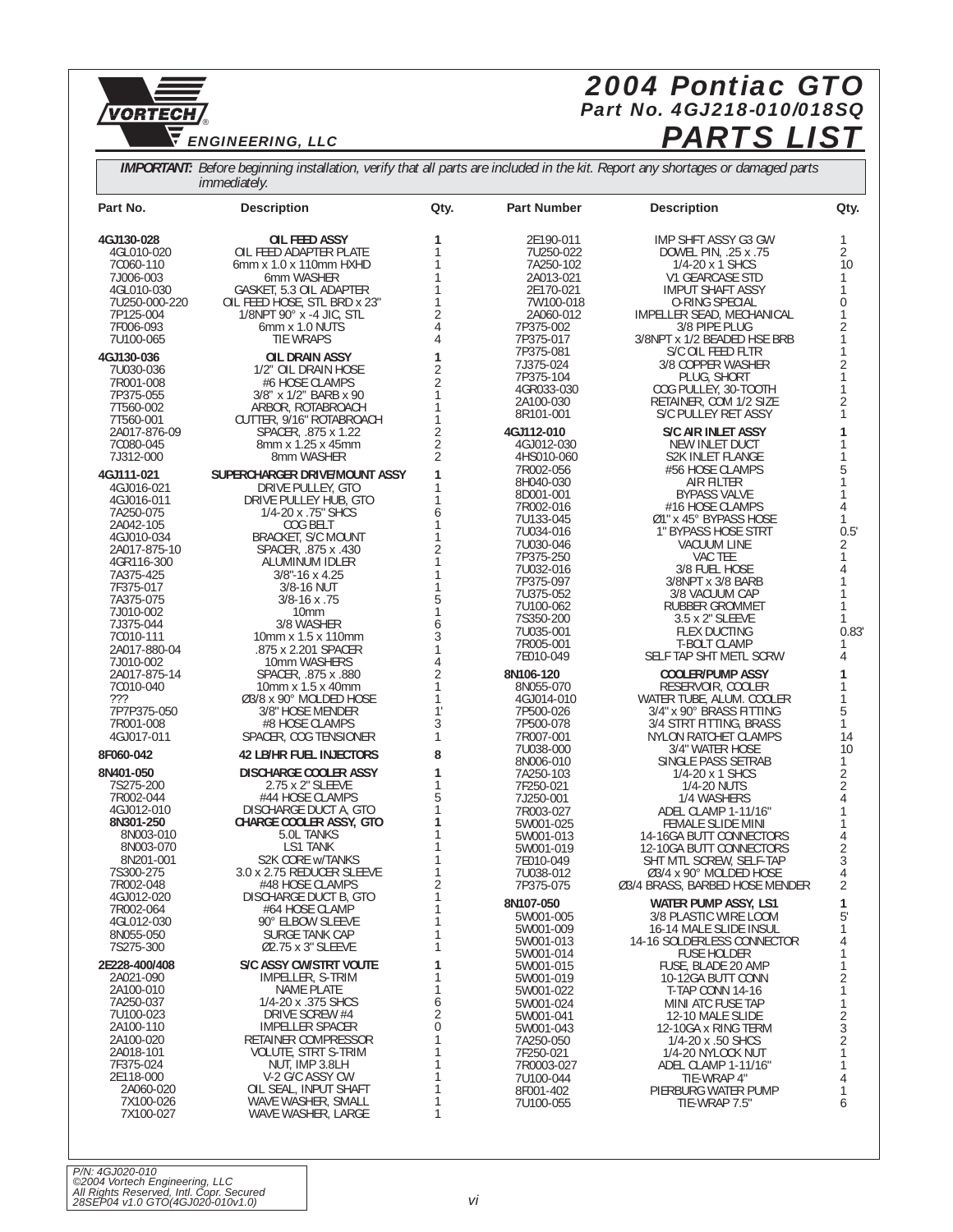

### *2004 Pontiac GTO* **EXALGO REFUELD:**<br>
Part No. 4GJ218-010/018SQ<br>
PARTS LIST **PARTS LIST**

*IMPORTANT: Before beginning installation, verify that all parts are included in the kit. Report any shortages or damaged parts immediately.*

| Part No.                                                                                                                                                                                   | <b>Description</b>                                                                                                                                                                                                                                                                                                           | Qty.                                                                                                                   |
|--------------------------------------------------------------------------------------------------------------------------------------------------------------------------------------------|------------------------------------------------------------------------------------------------------------------------------------------------------------------------------------------------------------------------------------------------------------------------------------------------------------------------------|------------------------------------------------------------------------------------------------------------------------|
| 8F101-320<br>SW001-010<br>SW001-016<br>SW001-040<br>SW001-042<br>SW012-000<br>SW012-000<br>SW012-010<br>SW014-030<br>SW016-010                                                             | WATER PUMP RELAY ASSY, LS1 TRK<br>16-14GA FEMALE SLIDE INSULATED<br>RELAY, BOSCH<br>12-10GA FEMALE SLIDE INSULATED<br>12-10GA 3/16" RING TERMINAL<br>12GA STRD WIRE, RED<br>12GA STRD WIRE, RED<br>12GA WIRE BLACK<br>14GA STRD WIRE BLACK<br>WIRE STRND, 16AWG YELLOW                                                       | 1<br>$\overline{2}$<br>$\begin{array}{c} 1 \\ 2 \\ 2 \end{array}$<br>9.5'<br>1.5'<br>$.5^{\circ}$<br>.5'<br>2.5'       |
| 4GJ110-010<br>7U032-016<br>7R001-008<br>4PGL010-080<br>7A250-126<br>7J250-001<br>7A250-125<br>7E010-049                                                                                    | P/S COOLER RELOCATION ASSY<br>FUEL HOSE 03/8<br>#8 HOSE CLAMPS<br>BRKT, L-STYLE, P/S MOUNT<br>1/4-20 x 1-1/4 HXHD<br>1/4" WASHERS<br>1/4-20 NYLOCK NUTS<br>SHT MTL SCRWS, SELF-TAP                                                                                                                                           | 1<br>5.5'<br>4<br>22422                                                                                                |
| 4GJ110-020<br>4G.J010-020<br>7F006-092<br>4GJ017-021<br>7U006-100<br>7U034-016<br>7R002-016<br>7P100-010<br>4GJ110-030<br>7C060-016<br>7J006-093<br>4GJ010-050<br>4GJ010-030<br>4GJ010-010 | COOLANT RESERVOIR RELOC ASSY<br>BRKT, COOLANT RESERVOIR<br>6mm x 1.0 NUTS<br>SPACER, 6mm x 1.0<br>6mm x 1.0 STUD x 1.0<br>01.0 HOSE<br>#16 HOSE CLAMP<br>Ø1.0 PLASTIC HOSE UNION<br>COIL RELOCATION ASSY<br>6mm x 1.0 x 16mm HXHD<br>6mm WASHER<br><b>HEAT SHIELD</b><br>TRIANGLE RELOCATION BRKT<br>BRKT A, COIL RELOCATION | 1<br>1<br>$\frac{2}{1}$<br>$\overline{1}$<br>.33'<br>$\frac{2}{1}$<br>$\mathbf{1}$<br>6<br>6<br>1<br>$\mathbf{1}$<br>1 |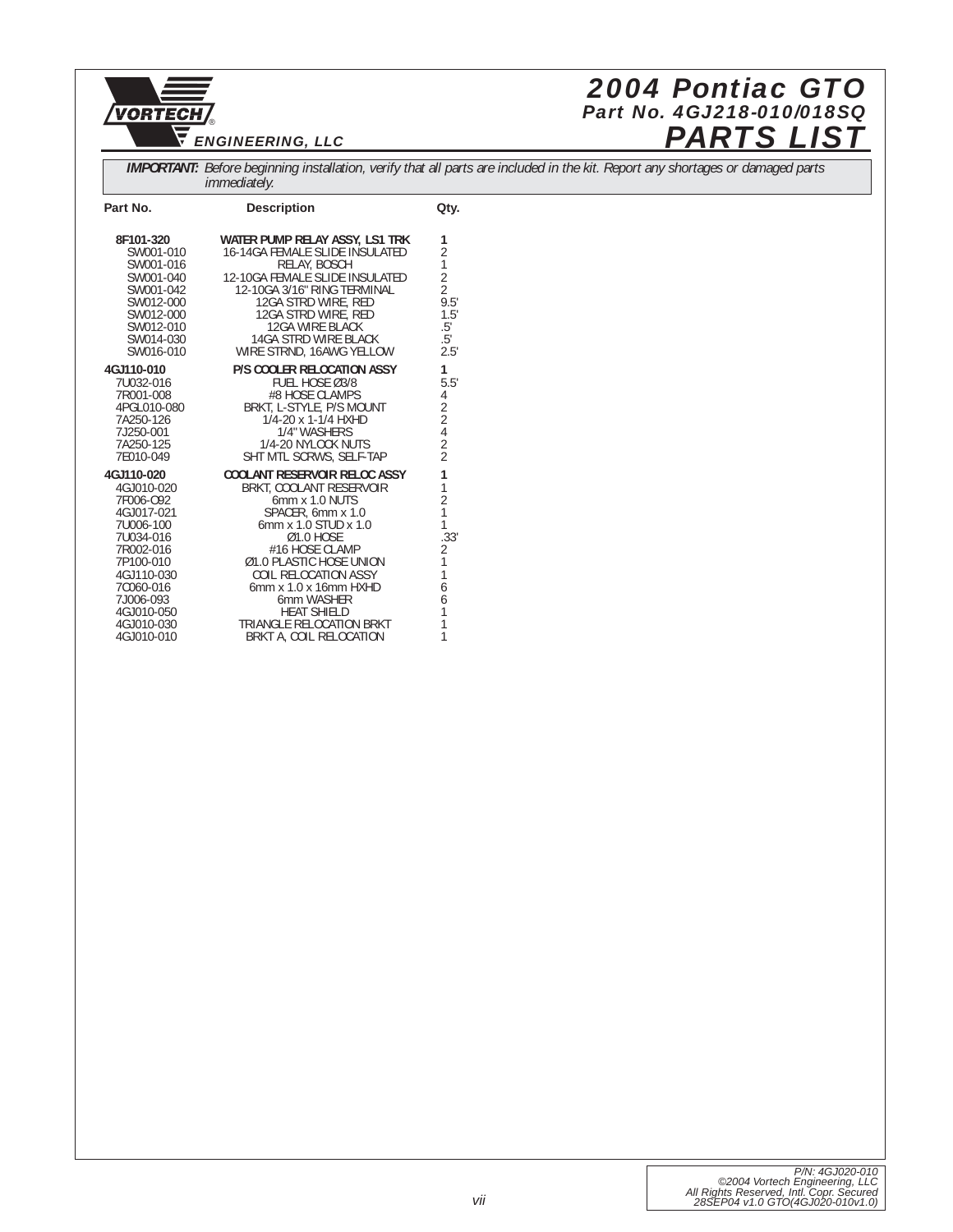*This Page Left Intentionally Blank.*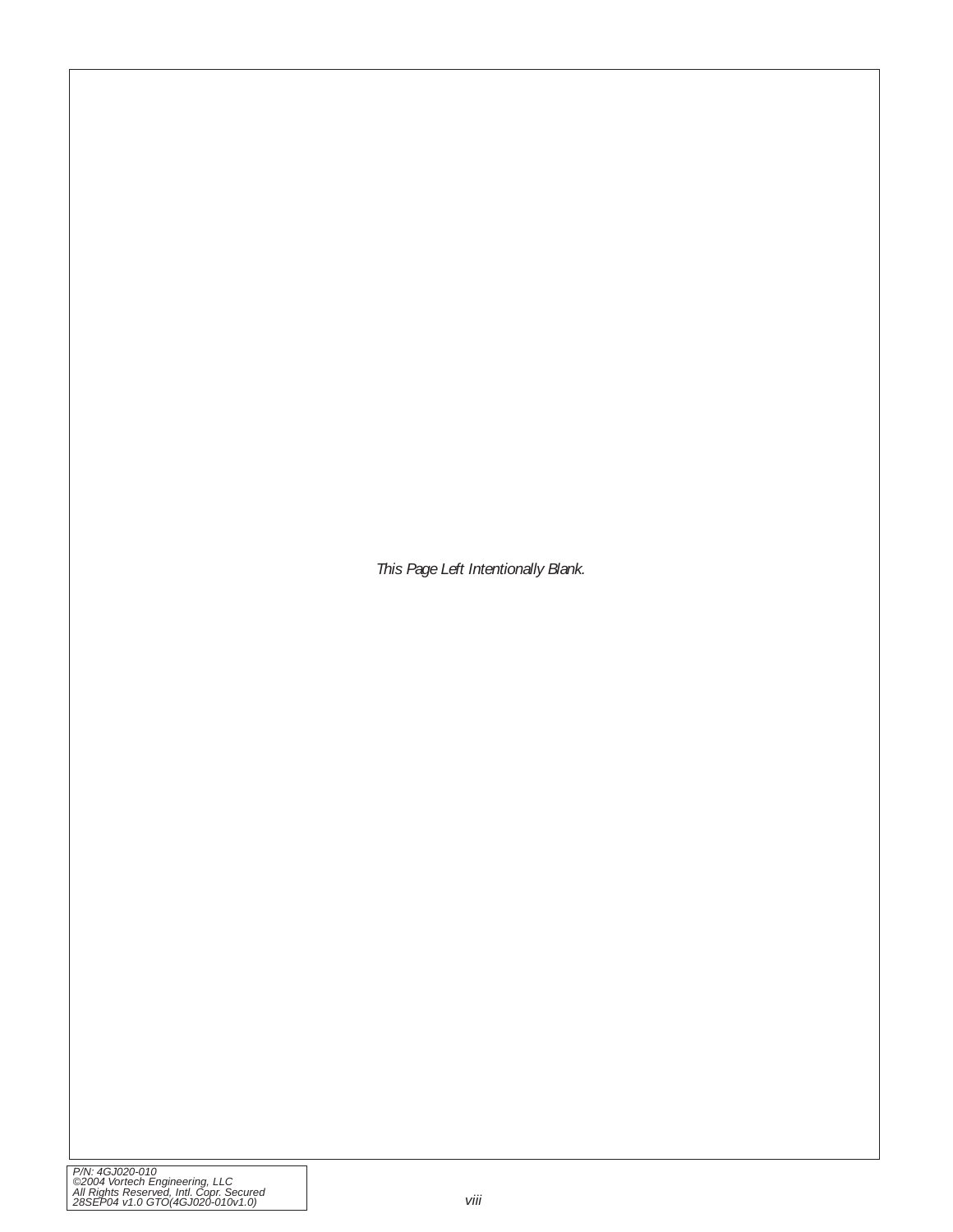#### **1. PREPARATION/REMOVAL**

- **A.** Remove the engine covers, all ducting leading to the throttle body and the plastic air dam connected to the airbox. (It might be necessary to unsnap the coolant reservoir to remove the airbox assembly.)
- **B.** Remove the air temp sensor from the inlet and set aside.
- **C.** Remove the power steering reservoir from its mounting bracket. Remove the reservoir bracket and set aside for modification and reinstallation.
- **D.** Remove the two screws securing the power steering pump. Pull the pump away from the head and turn so there is enough room to use the pulley puller. Remove the power steering pump pulley. Let the pump rest in the engine compartment.
- **E.** Leaving the coolant reservoir hoses connected, set the reservoir on the engine so that the area around the computer can be accessed. (See Fig. 1-a.)
- **F.** Remove the plastic lid from the computer. (See Fig 1-a.) Remove the two nuts securing the coolant reservoir bracket. Remove the screw securing the secondary bracket to the master cylinder and remove both factory brackets.
- **G.** Remove the heat shield protecting the computer from the exhaust.
- **H.** Remove the rubber bumper and grommet stud from the factory reservoir bracket and install them into the supplied reservoir bracket. (See Fig 1-b.)
- **I.** Modify the plastic computer cover as shown and reinstall it back over the computer. (See Fig. 1-c.)
- **J.** Remove the plastic pins securing the plastic cover over the radiator. Remove the plastic cover.
- **K.** Remove the factory skid plate.
- **L.** Un-secure the splash panels from under the front of the vehicle. Remove the splash panels.
- **M.** Remove all hardware securing the front bumper cover. Below the headlights on each side of the vehicle the bumper cover snaps to the bumper. Unsnap these points and remove the bumper cover from the vehicle.
- **N.** Drain approximately 1 gallon of coolant from the vehicle.



*Fig. 1-a*



FACTORY COOLANT RESERVOIR BRACKET

VORTECH BRACKET WITH THE RUBBER BUMPER AND GROMMET STUD INSTALLED

*Fig. 1-b*



*Fig. 1-c*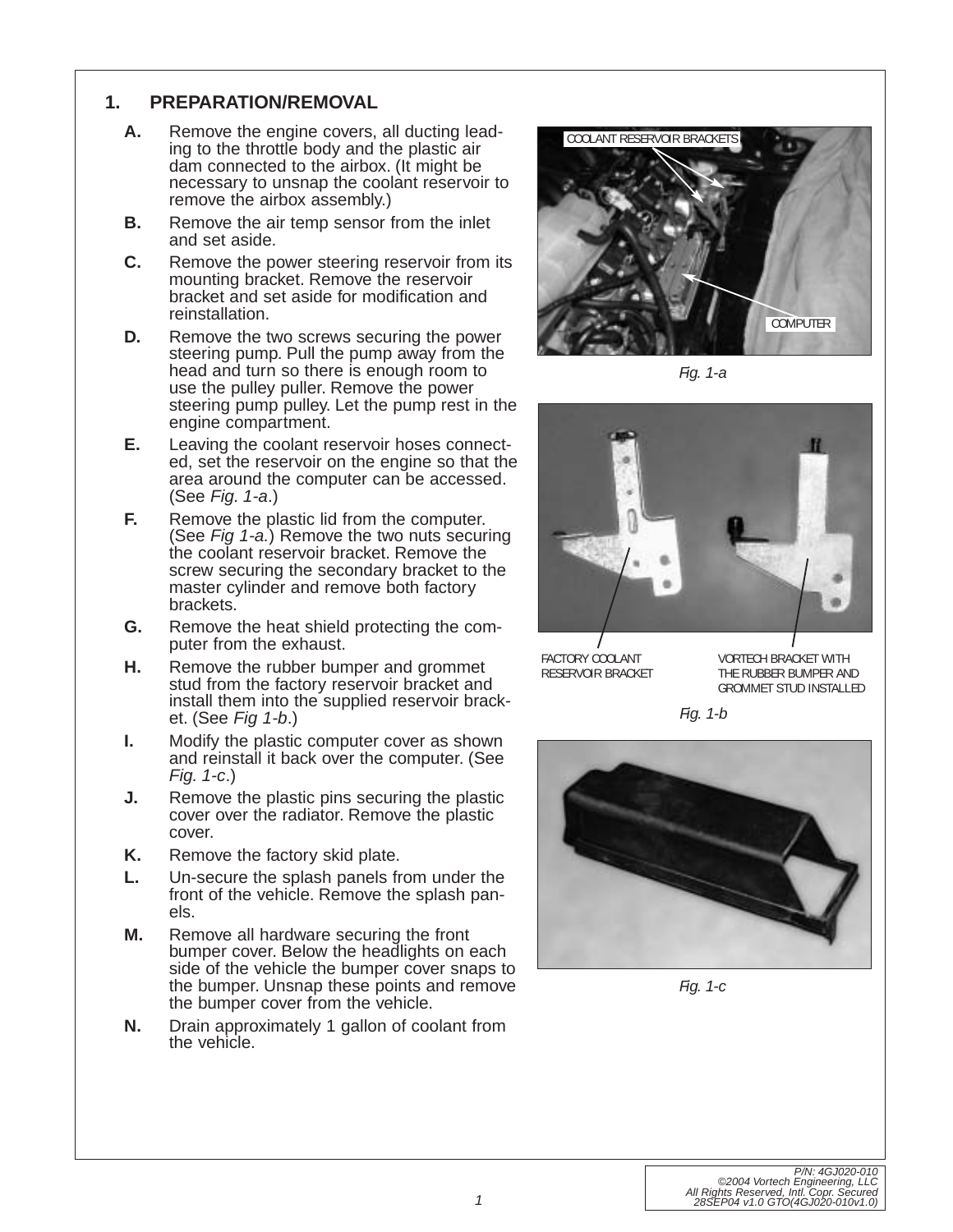#### **1. PREPARATION/REMOVAL, cont'd**

- **O.** Locate the valve cover breather on the passengers side valve cover. Remove the hose connecting the breather port on the valve cover to the port on the throttle body.
- **P.** Plug the throttle body port with the supplied 3/8 rubber cap.
- **Q.** Install the supplied Ø3/8 hose from the valve cover port and run the hose across the engine to the future location of the supercharger inlet.
- **Q.** Remove the plastic oil fill. Insert the oil fill cap directly into the valve cover. (See Fig. 2-c.)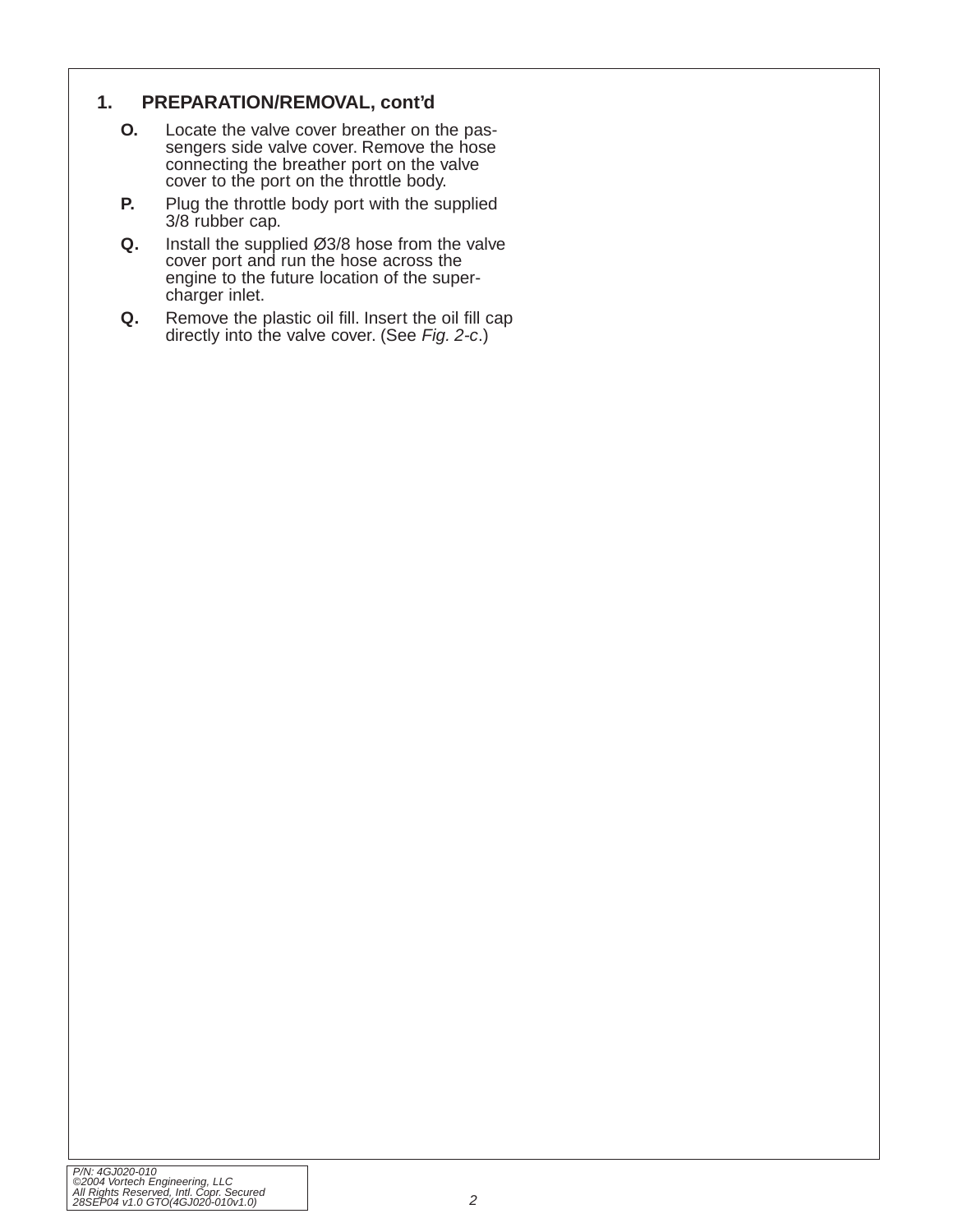#### **2. IGNITION COIL RELOCATION**

- **A.** Locate the coils and their bracket on the passenger side of the vehicle.
- **B.** Remove the coils and bracket from the valve cover as one assembly leaving the plug wires attached. Let the assembly rest against the inner fender. Unplug the wiring harness from the coil assembly. (See Fig  $2-a$ .)
- **C.** Gently bend the oil dip stick tube forward and in toward the valve cover. (See Figs 2-a, 2-b.)
- **D.** Using three 6mm x 1.0 x 16mm screws and washers secure the supplied heat shield to the lower row of holes on the valve cover. Make sure the dipstick is located between the heat shield and the valve cover.
- **E.** Using factory hardware, mount the triangular coil relocation bracket to the upper rear holes on the passengers side valve cover. Using the supplied 6mm x 1.0 x 16mm hardare, mount the secondary coil relocation bracket on the upper forward most hole location. Make sure the threaded holes hang down for the coil bracket to mount to.(See Fig 2-c.)
- **F.** Using the supplied 6mm x 1.0 x 16mm screws and washers mount the coil bracket to the installed relocation brackets. (See Fig.  $2-c.$ )
- **G.** Reconnect the harness plug.



*Fig. 2-a*



*Fig. 2-b*



*Fig. 2-c*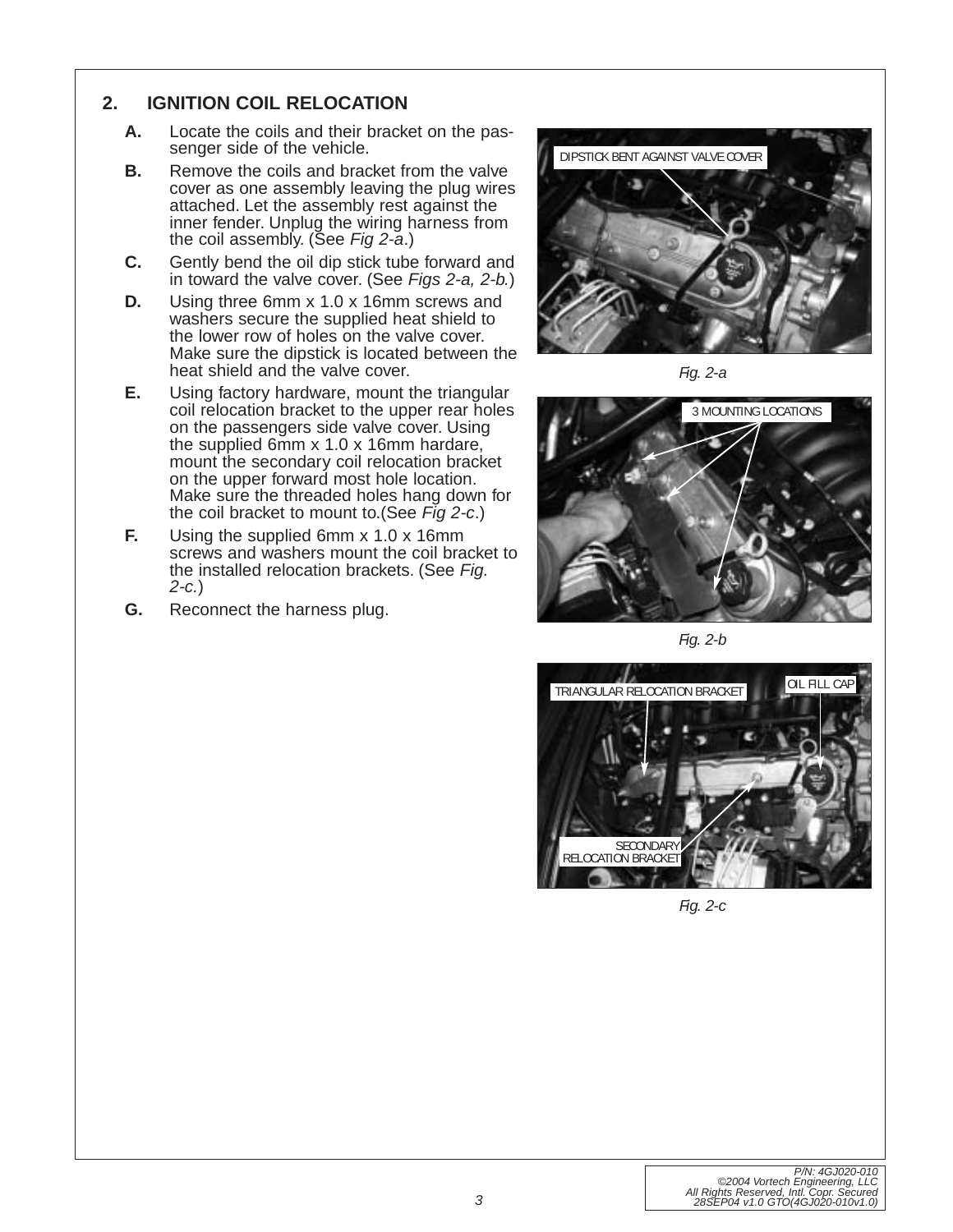#### **3. COOLANT RESERVOIR MODIFICATIONS**

**A.** Install the supplied coolant reservoir bracket, containing the factory bumper and grommet stud, in the same location as the factory bracket.

> *NOTE: The brackets will appear the same, but on the supplied bracket the tabs are bent 180° from stock. (See Fig 3-a.)*

- **B.** Remove the grommet stud from the inside drivers fender wall.
- **C.** Locate the supplied 1" aluminum spacer. Thread the supplied 6mm stud into one end half way into the spacer. Thread the grommet stud into the open end.
- **D**. Thread the spacer, stud and grommet stud assembly into the factory mounting location. (See Fig 3-b.)
- **E.** Remove the Ø1" hose from the bottom of the coolant reservoir. Use the supplied Ø1.0 x 4.0" piece of hose, #16 hose clamps and Ø1.0 hose mender to lengthen the hose. (See Fig 3-c.)
- **F.** Modify the computer heat shield as shown in Fig. 3-d and reinstall it back in the factory position. (See Fig 3-e.)



*Fig. 3-a*



*Fig. 3-b*



*Fig. 3-c*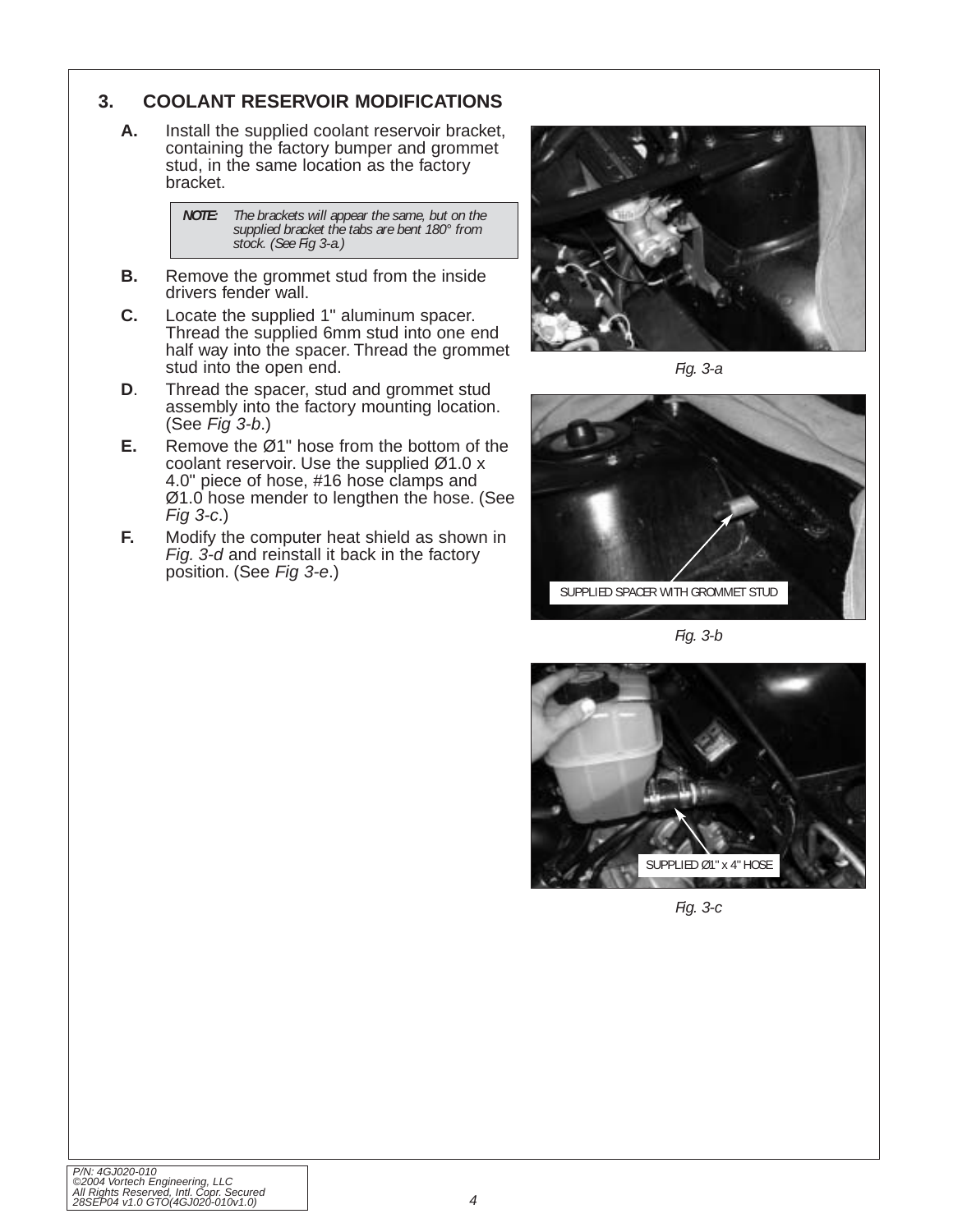#### **3. COOLANT RESERVOIR MODIFICATIONS, cont'd**



*Fig. 3-d*



*Fig. 3-e*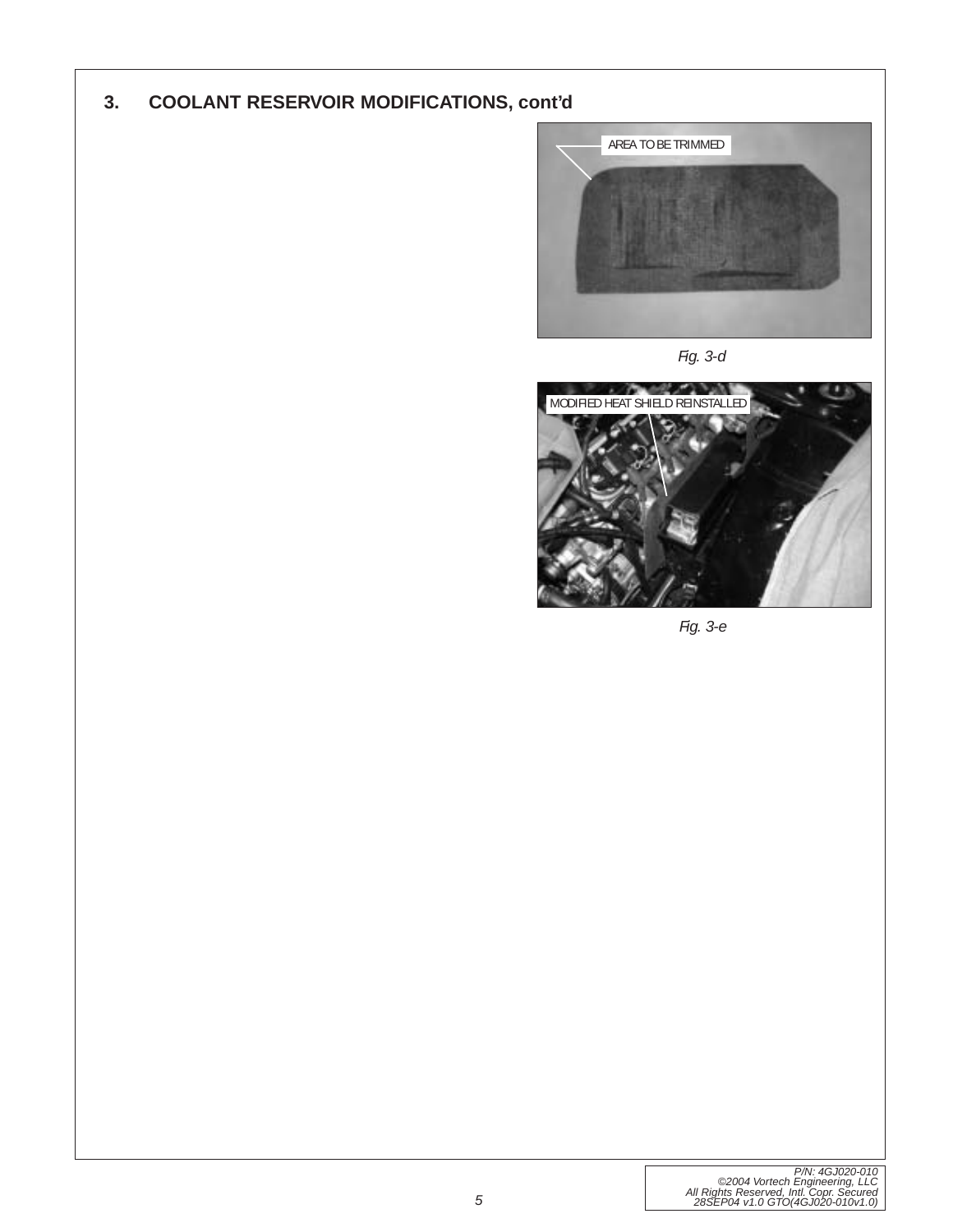#### **4. OIL FEED**

- **A.** Remove the oil filter.
- **B.** Remove the 6mm nuts holding the small castplate located directly above the oil filter. (Set aside the plate and gasket for later use)
- **C.** Double nut each of the studs and remove them.
- **D.** Using engine oil on the threads, install the 1/8NPT to -4 90° fitting into the supplied oil feed adapter.
- **E.** Using the adapter, the supplied factory gasket and the supplied longer 6mm screws, assemble the components as shown in Fig 4-a.
- **F.** Orient the installed fitting so that it is pointing away from the engine.
- **G.** Install the oil feed hose onto the open -4 end of the fitting. Route the oil feed hose so that it follows the side of the alternator up to the supercharger mounting location.



*Fig. 4-a*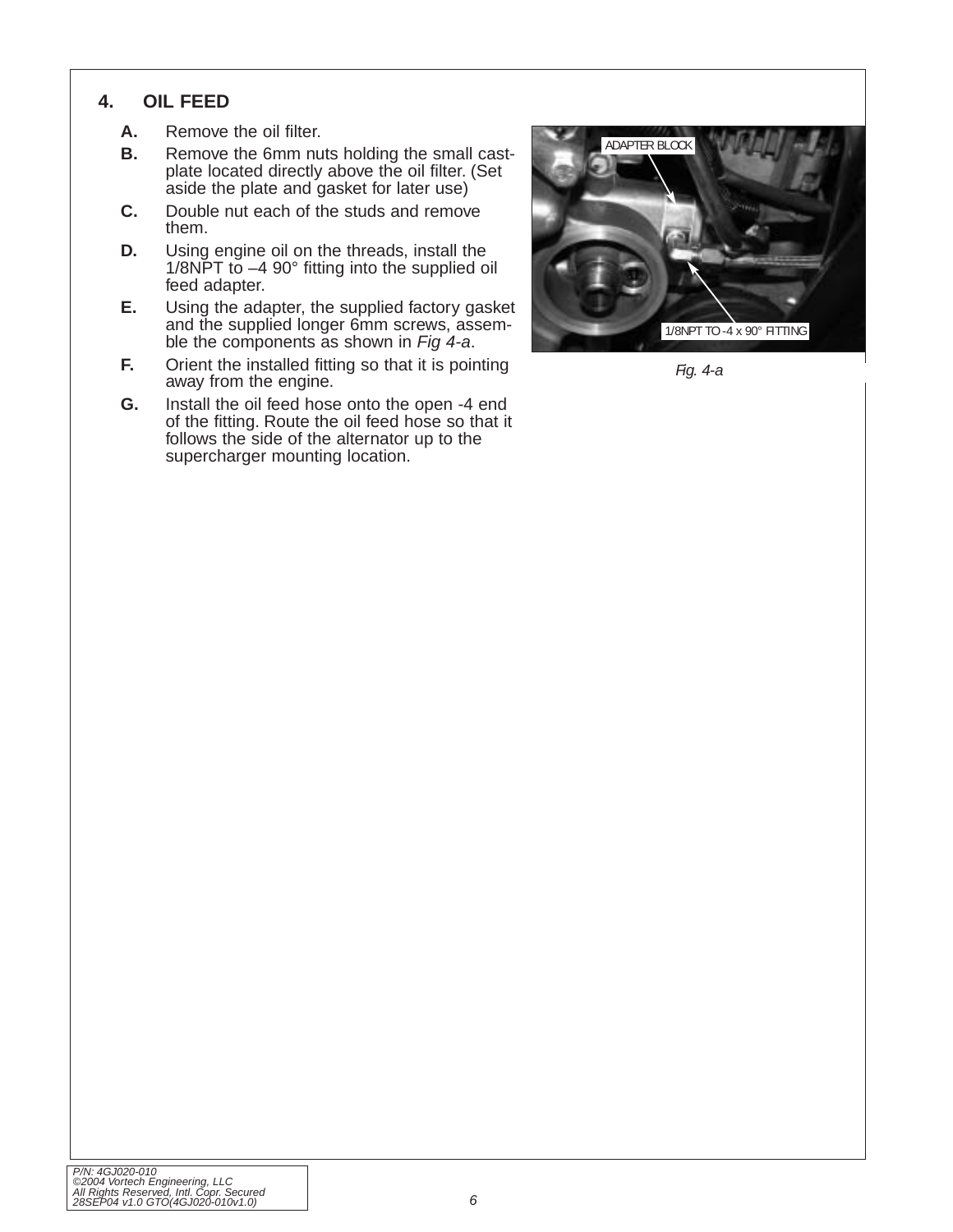#### **5. OIL DRAIN**

- **A.** Un-secure the hard coolant tube mounted to the cross member directly in front of the oil pan. Un-secure the power steering line/wiring bracket located on the bottom lip of the oil pan. Push these brackets/tubes down to gain access to the oil drain area. (See Fig 5-a)
- **B.** To provide an oil drain for the supercharger, it is necessary to make a hole in the oil pan. Locate and center punch the hole per Fig 5-b. Drill a 1/8" pilot hole at center location.
- **C.** Use the supplied 9/16" roto broach to drill the hole in the oil pan. Take care to break through the pan gently and remove the cut out.
- **D.** Pack the flutes of the 3/8NPT tap with grease. Tap the hole until the fitting can be started.
- **E.** Thoroughly clean the threaded area. Reach inside the oil pan and retrieve any stray chips. Apply a small amount of sealer to the new threads. Apply more sealer to the supplied  $3/8$ " NPT x  $1/2$ " barb x 90 $^{\circ}$  fitting and secure in the hole. Make sure the seal is formed all around the fitting. Install the supplied 90° elbow pointing to the drivers side and slightly up. (See Fig  $\bar{5}$ -c.)
- **F.** Re-secure the hard coolant tube to the lower cross member.
- **G.** Install the supplied spacers between the power steering/wiring bracket and the oil pan mounting lip with the supplied 8mm x 45mm long hardware.(See Fig 5-a.)



*Fig. 5-a*



*Fig. 5-b*



*Fig. 5-c*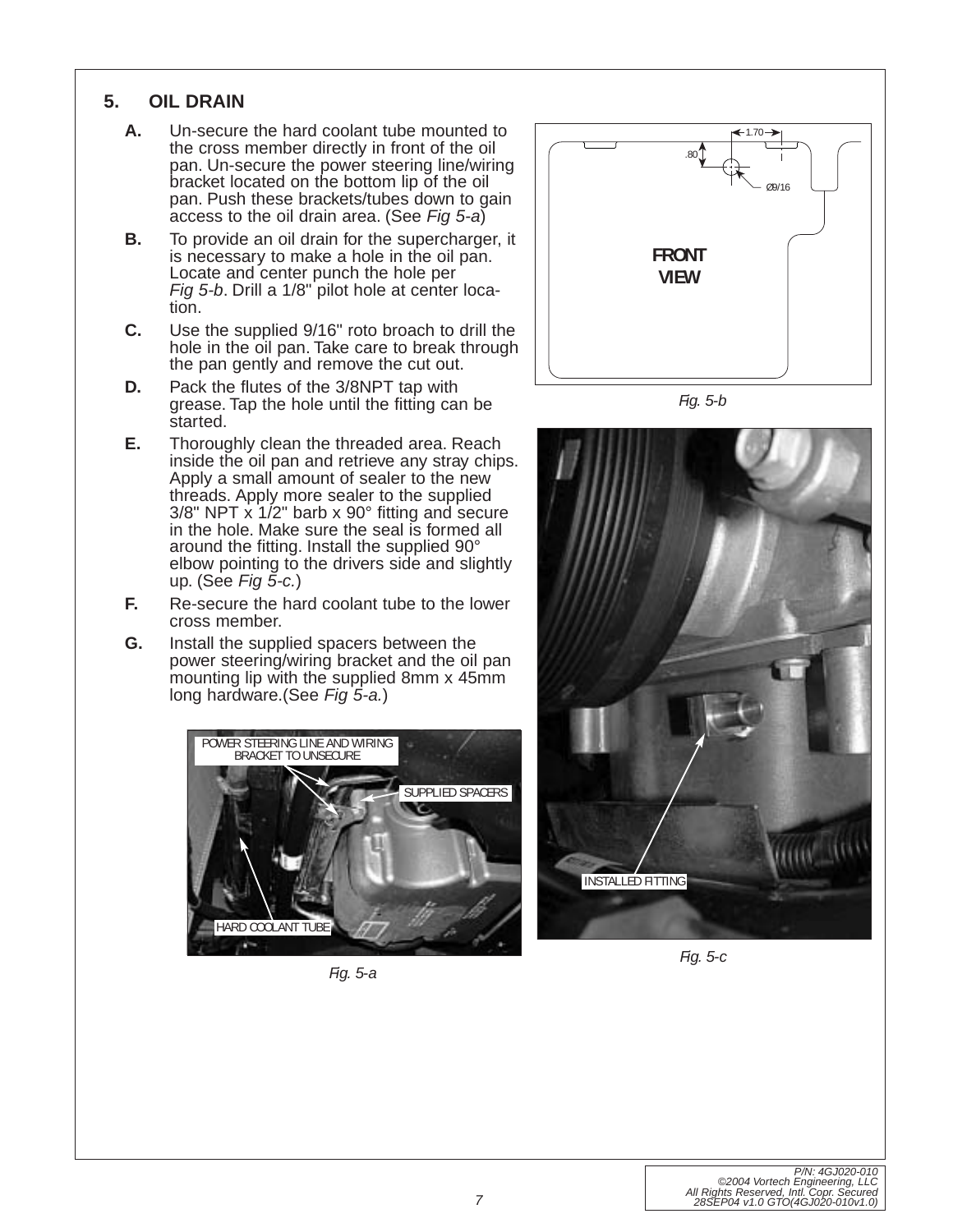#### **6. FUEL INJECTOR REPLACEMENT**

- **A.** Relieve the fuel system pressure.
- **B.** Disconnect the eight fuel injector wiring clips and retainers from the injectors.

*NOTE: Do not reinstall factory injector retaining clips*

- **C.** Remove the four 10mm bolts holding down the fuel rails on the intake manifold. Lift up on the rails evenly, removing all eight injectors.
- **D.** Using a small amount of clean motor oil, lightly lubricate the O-rings on both ends of the Vortech supplied fuel injectors.
- **E.** Install the new injectors into the fuel rails with the terminals facing outward.
- **F.** Carefully lower the fuel rail/injector assembly down onto the intake manifold. Check to see that the injector has been seated properly into the manifold.
- **G.** Tighten down the fuel rail assembly with the original bolts and attach the wiring clips to the injector terminals.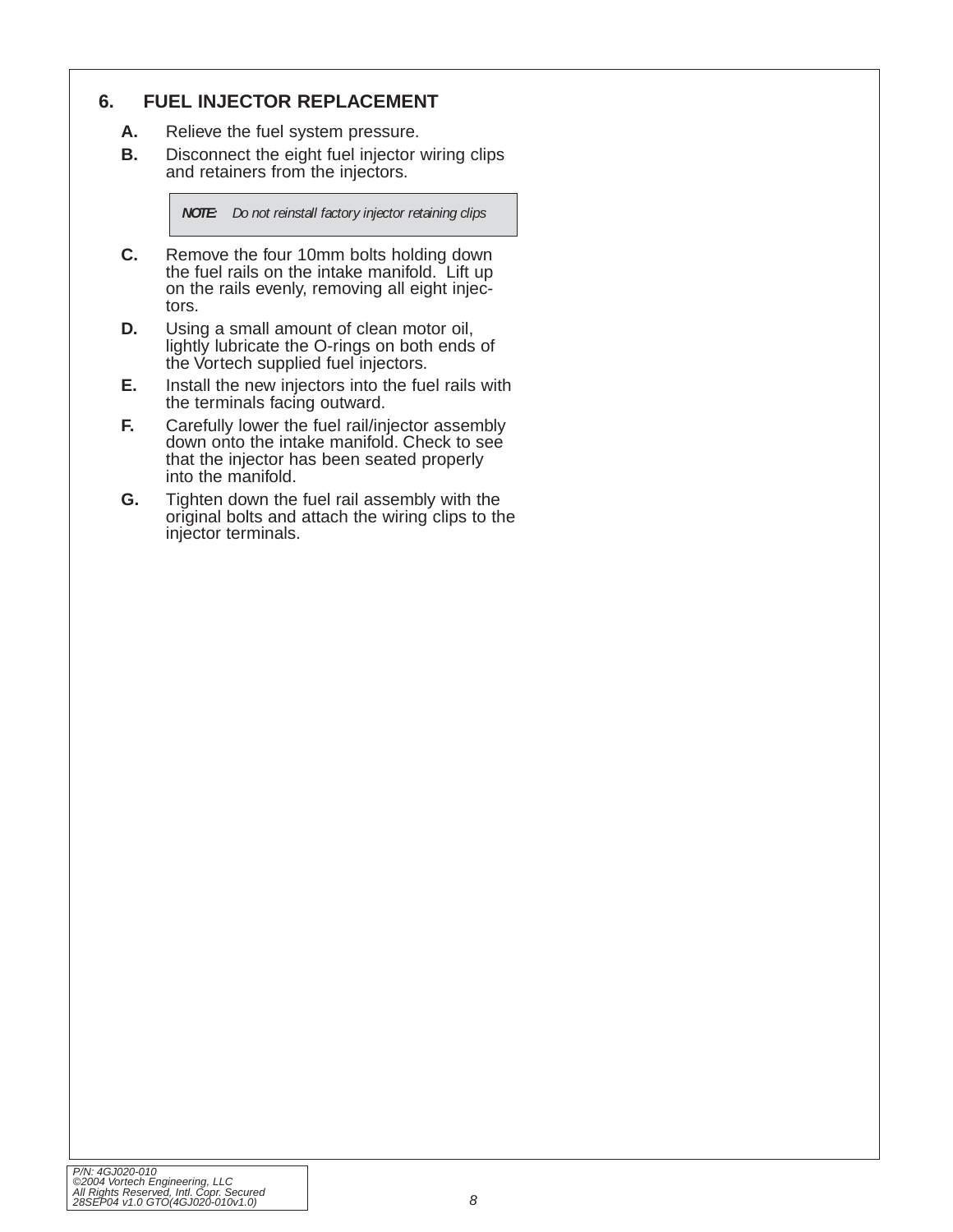#### **7. POWER STEERING RESERVOIR MODIFICATIONS**

- **A.** Remove the return line from the power steering reservoir.
- **B.** Trim the factory hose until there is .50" remaining before the molded bend.
- **C.** Install the supplied Ø3/8" hose mender and new 90° molded hose. Secure with the supplied #8 hose clamps. (See Fig 8-e.)
- **D.** Lay the reservoir aside in the engine compartment until the reservoir bracket is installed.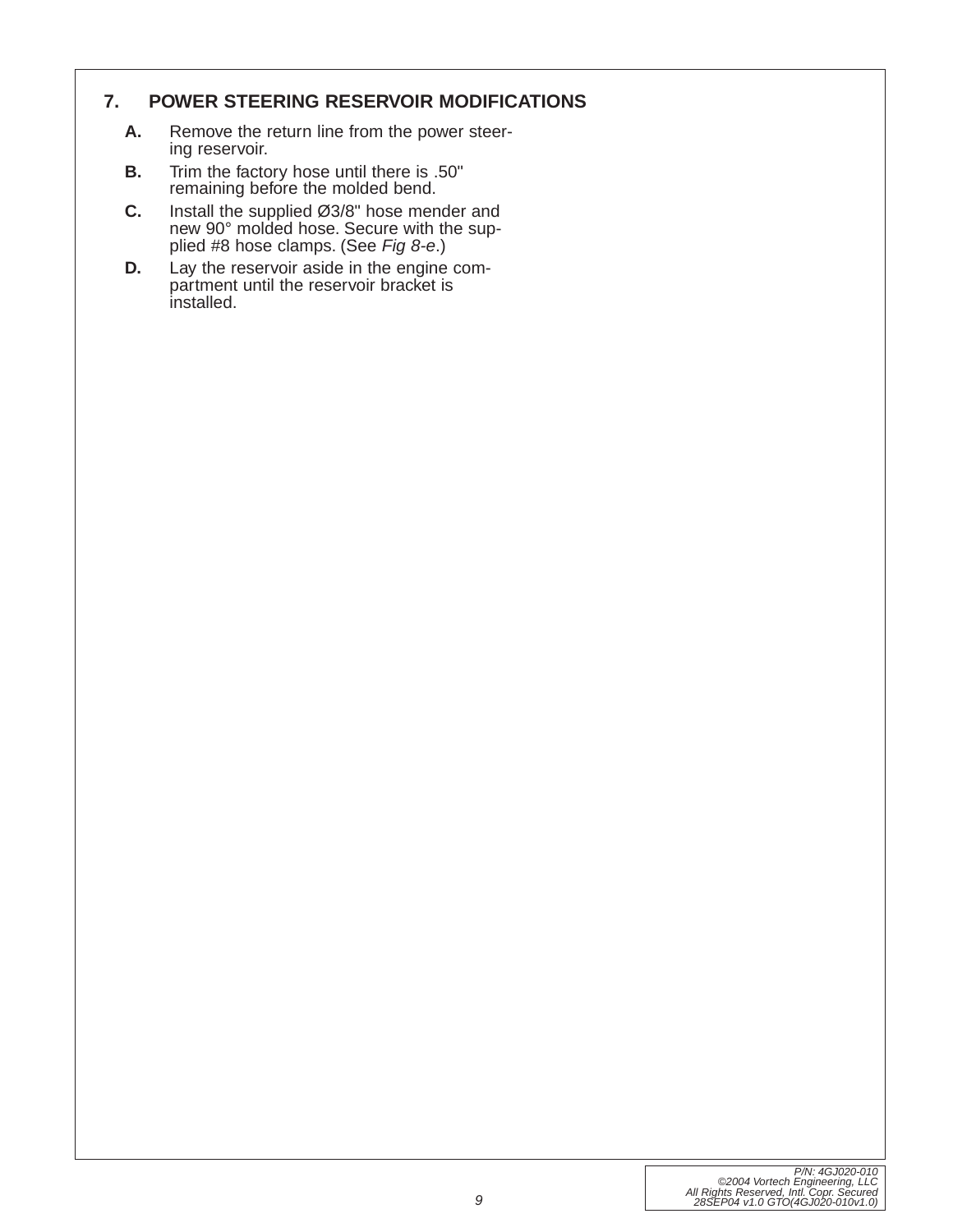#### **8. SUPERCHARGER MOUNTING**

- **A.** Turn the power steering pump sideways and install the supplied power steering/supercharger drive pulley hub. **Make sure that the hub is seated flush with the end of the power steering pump shaft**. (See Fig. 8-c.)
- **B.** Locate the power steering reservoir bracket. The engine lift hook will have to be removed from the bracket. Use a saw or grinder and remove the section as shown in Fig. 8-a.
- **C.** Using two 10mm x 1.5 x 110mm screws, washers and .430 spacers, secure the mounting bracket to the front of the power steering pump. Use the .430 spacers between the pump and back of the plate. (See Fig. 8-c.)
- **D.** For the third mounting location, use a 10mm x 1.5 x 110mm screw, 10mm washer, 2.2" spacer, power steering bracket and .880" spacer. The 10mm screw will pass through the washer, mounting plate, 2.2" spacer, left hole in power steering reservoir bracket, .880" spacer and thread into the head. (See Fig. 8-d.)
- **E.** Using the other supplied .880 spacer and 10mm x 1.5 x 40mm screw secure the last hole of the power steering reservoir bracket into its factory position.
- **F.** Reinstall the power steering reservoir back into the holder bracket. (See Fig. 8-e.)

*NOTE: When installing the aluminum drive pulley heat may be necessary for installation due to tight tolerances. Do not force the pulley on the hub. After the pulley is installed spin it to verify that the hub and pulley are mated flush.*

- **G.** Using the six supplied 1/4-20 x .75" SHCS secure the anodized drive pulley on the drive hub. Torque the screws to 16 ft/lbs. (Blue loctite is recommended on the 1/4" hardware.) (See Fig. 8-l.)
- **H.** Reinstall the factory belt with the factory belt routing.
- **I.** Install the oil drain line on the supercharger and secure it with the supplied #8 hose clamp.
- **J.** Using a 23/32" drill make a hole in the aluminum inlet duct as shown in Fig. 8-f. Drill the hole leaving at least .75" from the lip.
- **K.** Install the T-bolt clamp onto the inlet duct, then place the inlet duct on the supercharger. Orient the duct as shown in figures 8-g, 8-h. Tighten the t-bolt clamp so that the inlet duct is snug. When the supercharger and inlet duct are installed the clocking of the inlet duct can be fine tuned.



*Fig. 8-a*



*Fig. 8-b*



*Fig. 8-c*



*Fig. 8-d*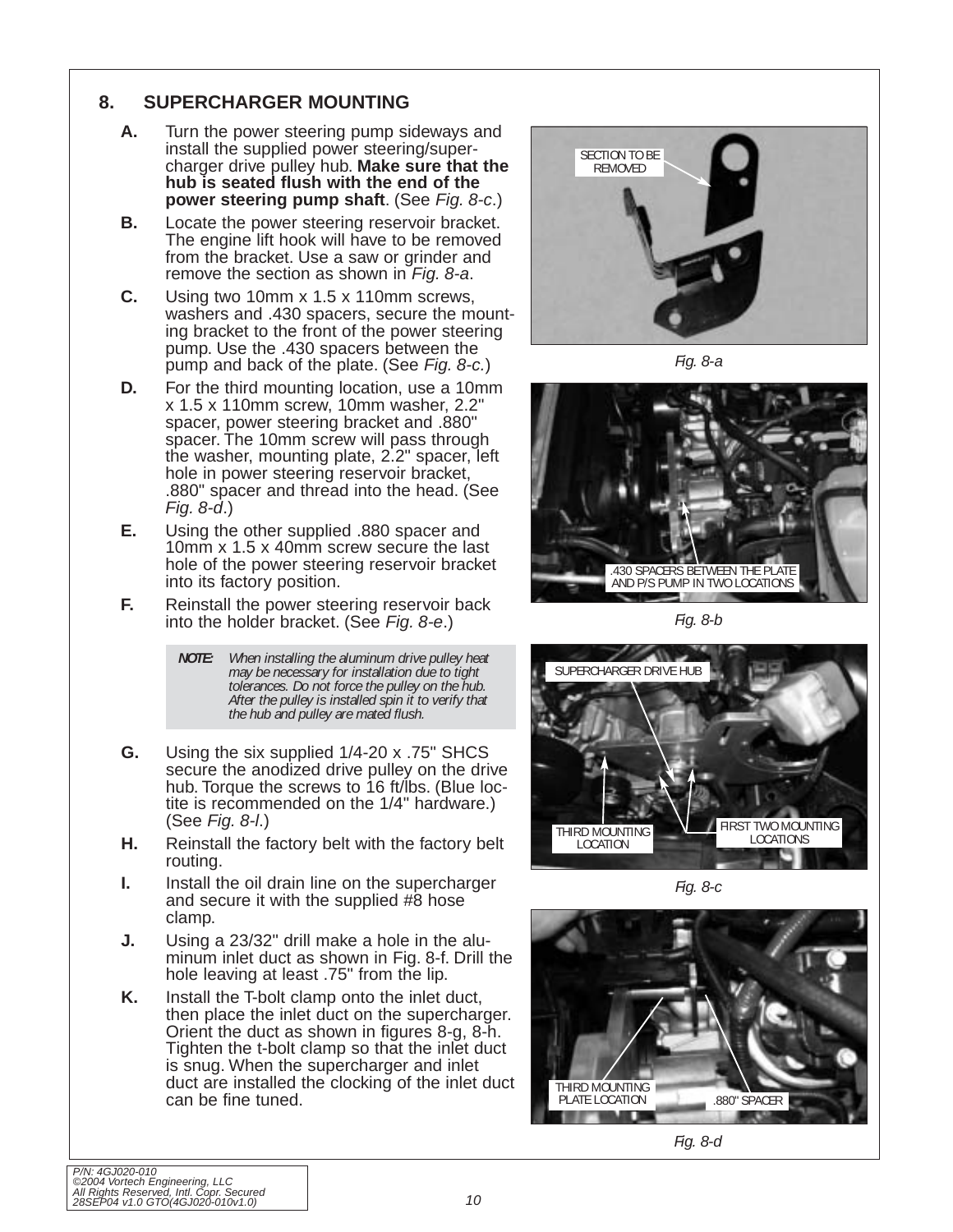#### **8. SUPERCHARGER MOUNTING, cont'd**

- **L.** Install the  $1/8$ NPT  $x 4 \times 90^\circ$  fitting into the supercharger. Orient the fitting down. (See Fig. 8-h.)
- **M.** Install the supplied 3/8NPT x 3/8 barb into the 3/8NPT hole in the inlet duct. Insert the IAT sensor and grommet into the inlet duct.
- **N.** Install the supercharger/inlet duct assembly onto the mounting bracket and secure with the supplied 3/8-16 x .75" screws and washers. (It may be necessary to unsnap the coolant reservoir to install the supercharger and air inlet duct.)
- **O.** Disconnect the radiator end of the coolant overflow/return hose and run it below the aluminum A/C line on the driver side and reattach it to the original location. (See Fig 8-j.)
- **P.** Connect the oil drain hose to the fitting at the pan and secure with a #8 hose clamp. Run the hose around the side of the alternator and secure from any sharp objects.
- **Q.** Connect the oil feed line and route it with the oil drain hose. Secure it away from heat or sharp objects.
- **R.** Connect the Ø3/8 hose from the passengers side valve cover to the 3/8" barb on the inlet duct.



*Fig. 8-e*



*Fig. 8-f*



*Fig. 8-g*



*Fig. 8-h*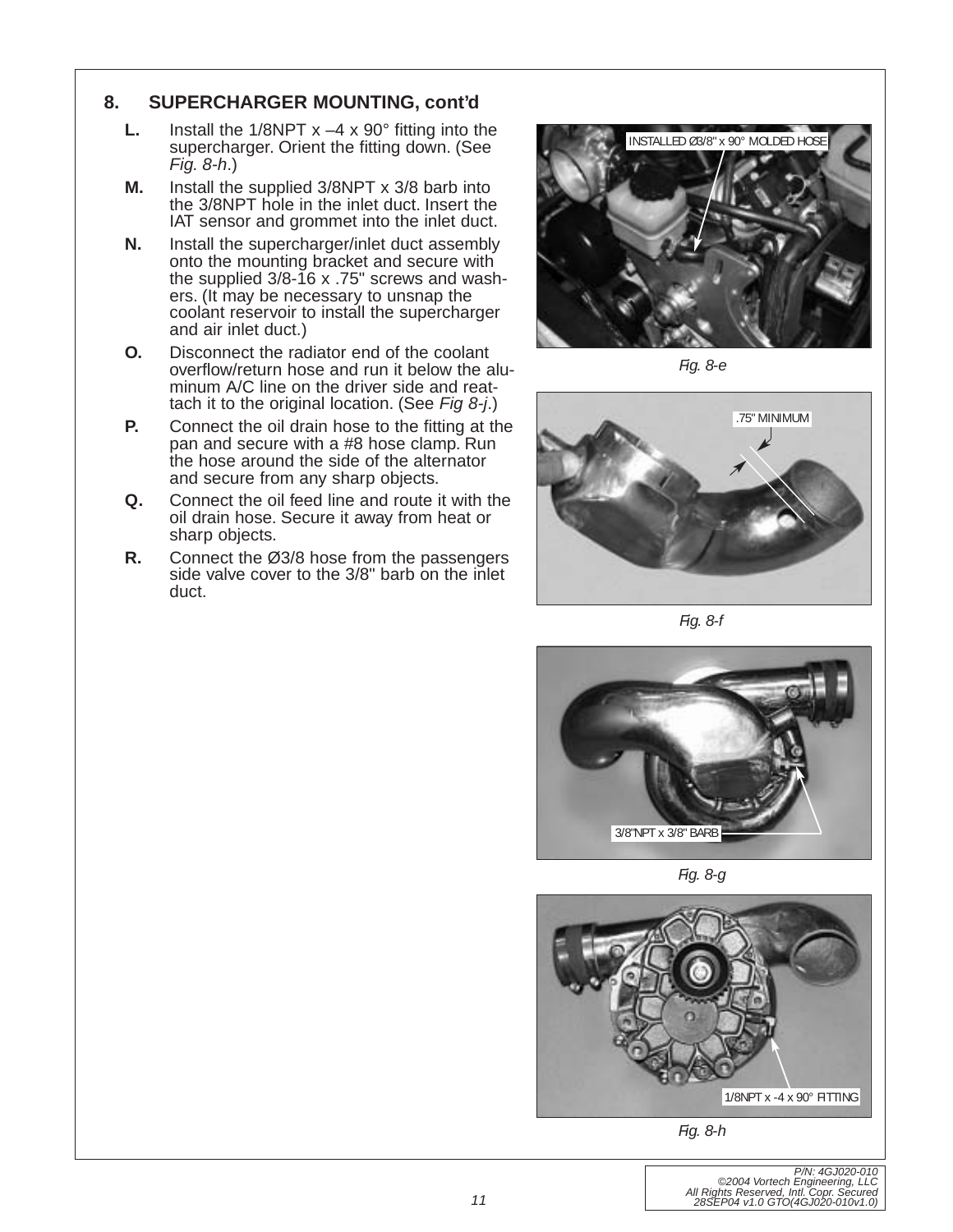#### **8. SUPERCHARGER MOUNTING, cont'd**

- *NOTE: Verify that the extended hose from the base of the coolant reservoir rests between the 3/8" barb and the 1" bypass bung on the inlet duct. (See Fig. 8-k.)*
- **S.** Locate the supplied cog belt. Slip it over the supercharger pulley and the drive pulley.
- **T.** Install the supplied 3/8-16 x 4.25" idler bolt through the 10mm washer, the flanged aluminum idler, the idler spacer and into the slot in the top of the supercharger mounting bracket. (The bearing retainer snap ring on the idler must be pointing toward the idler spacer. Install the supplied nut and washer on the bolt and tighten until the idler slides up and down with no play.)
- **U.** Press down on the idler until the belt is snug with minimal free play. It is not necessary to have the belt tight. Once the vehicle has been started, as long as the belt does not move around excessively the belt is tight enough. (See Fig. 8-l.)



*Fig. 8-i*



*Fig. 8-j*



*Fig. 8-k*



*Fig. 8-l*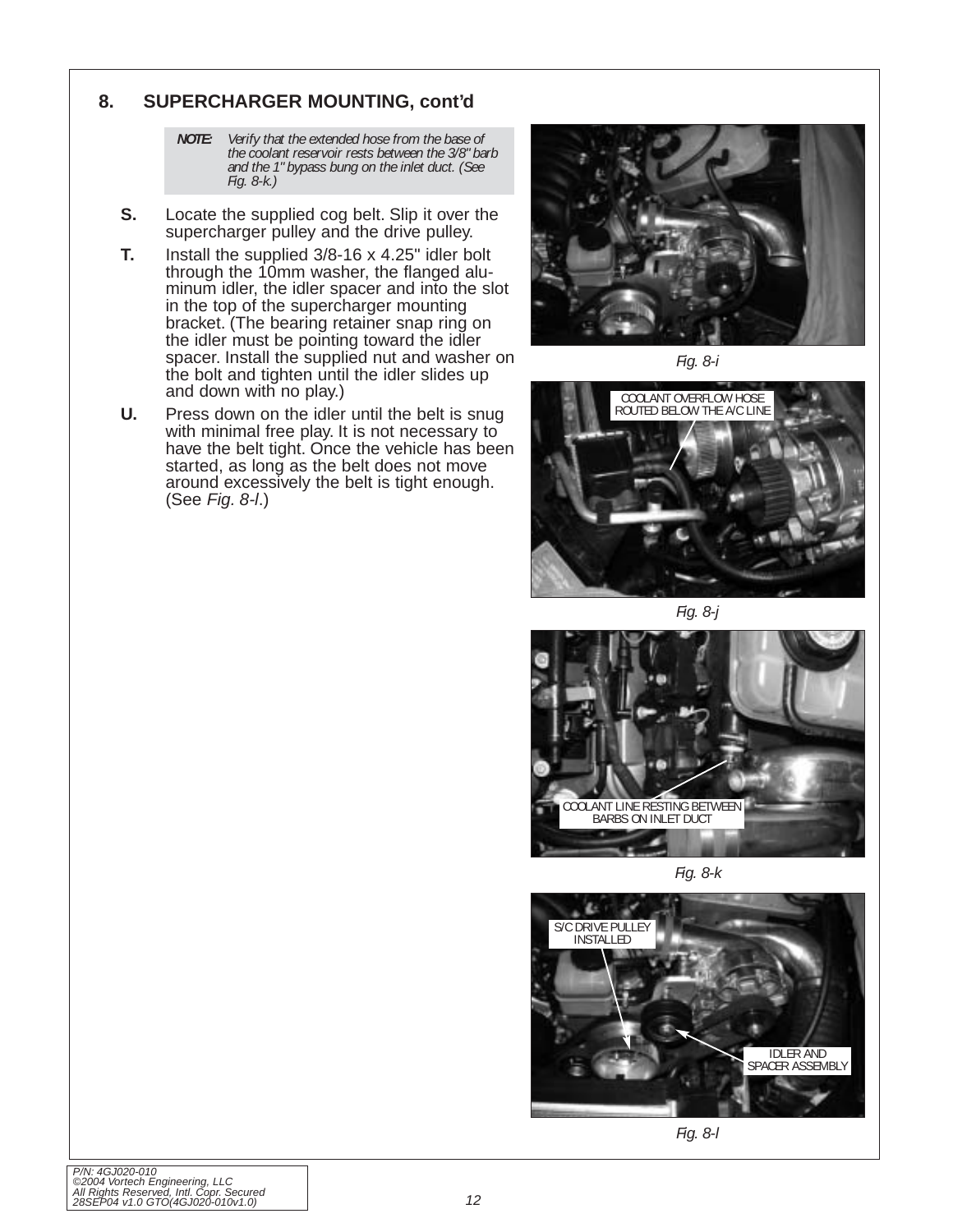#### **9. AIR INTAKE INSTALLATION**

- **A.** Locate the flat inner fender where the factory air box was mounted. Using a 3.5" hole saw drill a hole as shown in Fig. 9-a. Remove all burrs with a file or grinder. (See Fig. 9-e for location.)
- **B.** Insert the supplied flange into the hole and secure with the supplied self tapping screw.
- **C.** Secure the air filter to the bottom of the flange with the supplied #56 hose clamp located in the fender well. (See Fig 9-c.)
- **D.** Assemble the MAF sensor, flex ducting, 3.5" x 2" sleeve with #56 hose clamps. The 3.5" sleeve attaches to the inlet of the MAF sensor and the flex ducting attaches to the outlet. Verify correct flow for the MAF sensor.
- **E.** Install the silicone sleeve on the open side of the flange located in the engine compartment. Connect the open end of flex duct to the cast aluminum inlet duct. Secure both ends with the supplied #56 hose clamps.(See Fig 9-d.)
- **F.** Reconnect the IAT and MAF sensors to the factory harness.



*Fig. 9-a*



*Fig. 9-b*



*Fig. 9-c*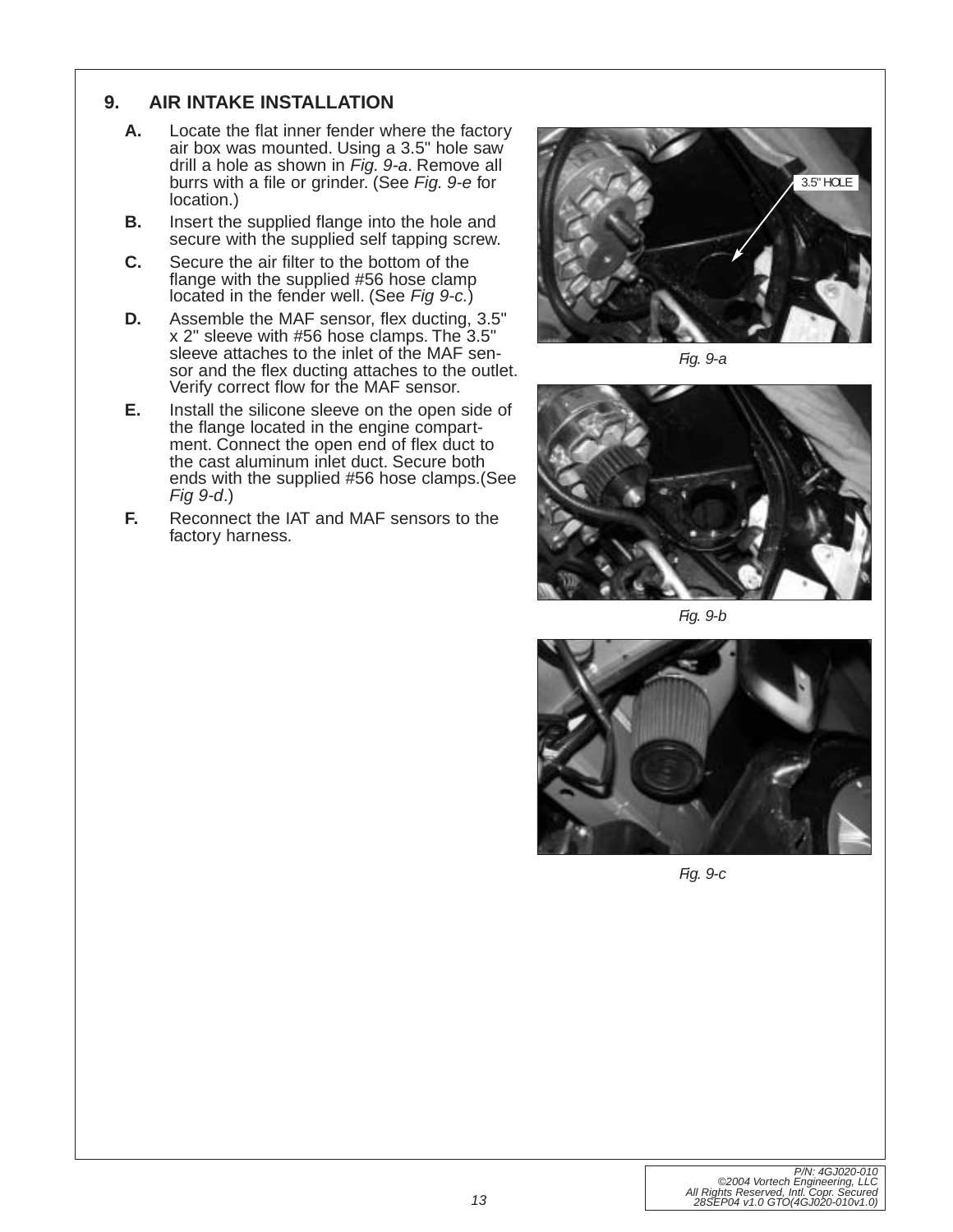#### **9. AIR INTAKE INSTALLATION, cont'd**



*Fig. 9-d*



P/N: 4GJ020-010 ©2004 Vortech Engineering, LLC All Rights Reserved, Intl. Copr. Secured 28SEP04 v1.0 GTO(4GJ020-010v1.0)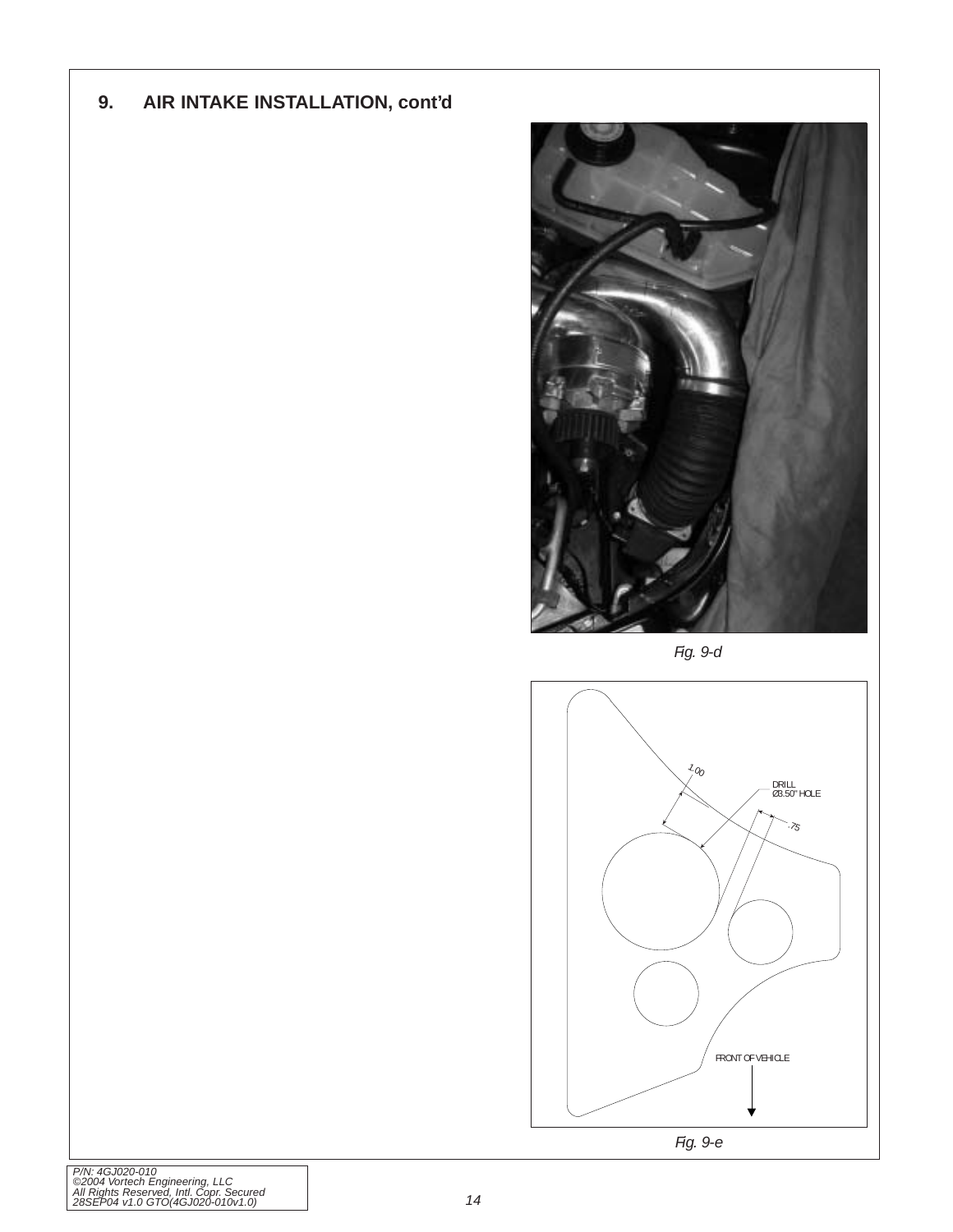#### **10. POWER STEERING COOLER RELOCATION**

- **A.** Locate the power steering cooler that is mounted directly in front of the radiator. Disconnect the cooler from the mounting straps and let it hang freely. Remove the mounting straps from the vehicle.
- **B.** Disconnect the power steering cooler hard lines where they pass along the passenger side of the radiator at the section of rubber hose. Remove the power steering cooler and hard line assembly from the vehicle.
- **C.** Trim the hard lines from the power steering cooler as shown by Fig. 10-a. Make sure to leave no less than 5/8" after the bends to allow for the hose connections.
- **D.** Install the supplied L Brackets to the two bracket mounts on the power steering cooler that were attached to the factory mounting straps. Use the supplied 1/4-20 x 1.25 hardware.
- **E.** As shown in *Fig. 10-b* mount the power steering cooler with supplied brackets on the lower cross member and secure with the supplied self tapping screws.
- **F.** Run two lengths of Ø3/8" hose from the power steering cooler to the hard lines behind the radiator. Route the hoses around the passengers side of the radiator and secure the lines with #8 hose clamps. (See Fig. 10-b.)
- **G.** Bleed system as follows with vehicle off:
	- **1.** Raise front wheels off ground
	- **2.** Turn steering wheel full left
	- **3.** Fill reservoir to "full cold" level. Maintain level throughout procedure.
	- **4.** Turn steering wheel lock to lock at least 20 times or until bubbles stop.



*Fig. 10-a*



*Fig. 10-b*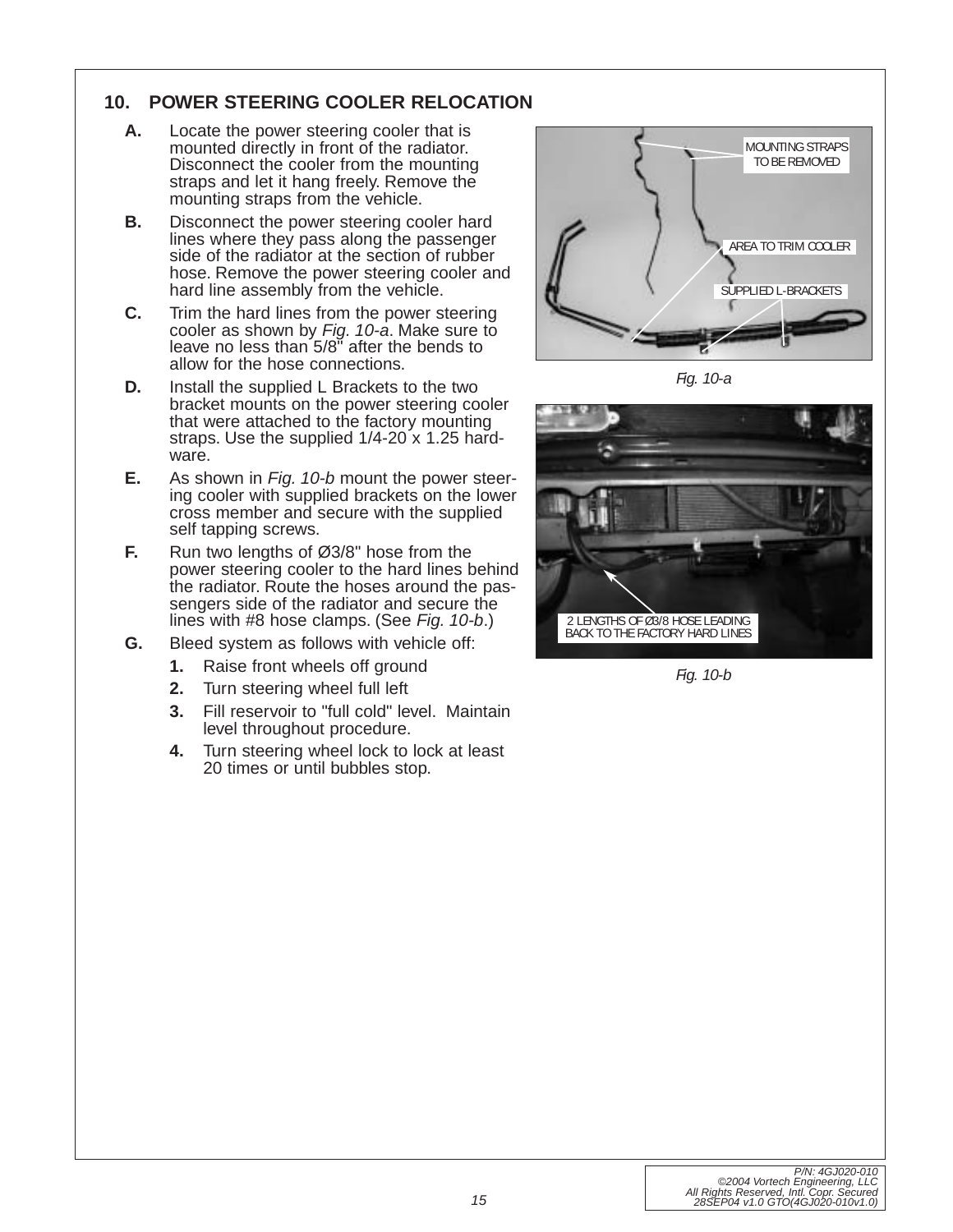#### **11. DISCHARGE INSTALLATION**

- **A.** Attach the supplied piece of foam tape to the bottom of the charge cooler. Lay the charge cooler on the passengers' side of the motor above the relocated coils. Position the cooler close to the oil fill cap. Orient the charge cooler so that the 1/2NPT ports are pointing toward the front of the car. Install the  $90^{\circ}$  1/2 NPT brass fitting in the upper passenger side port and the 1/2 NPT straight brass fitting is in the lower drivers' side port. (See Figs. 11-a,  $11-b.$
- **B.** Install the supplied Ø2.75" x 2" sleeve on the discharge of the supercharger. Install the supplied  $\emptyset$ 2.75" x 3" sleeve on the inlet of the charge cooler.
- **C.** Install the longer straight section of the S-shaped discharge tube into the Ø2.75 x 2" sleeve on the supercharger and the opposite end in the sleeve located on the cooler. Snug the discharge tube in place with #44 hose clamps.
- **D.** Install the Ø2.75 end of the reducer sleeve on the outlet of the charge cooler. Install the 3.88" end of the 90° elbow on the throttle body pointing toward the passenger side. (See Fig. 11-d.)
- **E.** Install the L-shaped discharge duct with the shortest leg leading into the Ø3.0 end of the reducer sleeve. The other end of the tube will go into the open end of the silicone elbow on the throttle body. Snug with the supplied #48 and #64 hose clamps. (See Fig. 11-d.)
- **F.** Orient the ducting for best fit then tighten all hose clamps. #44 hose clamps are for all Ø2.75 ends, #48 clamps are for all Ø3.00 ends and the #64 hose clamp is for the throttle body.
- **G.** Connect the 6" piece of Ø1.0 bypass hose to the pressure side of the bypass.



*Fig. 11-a*



*Fig. 11-b*



*Fig. 11-c*



*Fig. 11-d*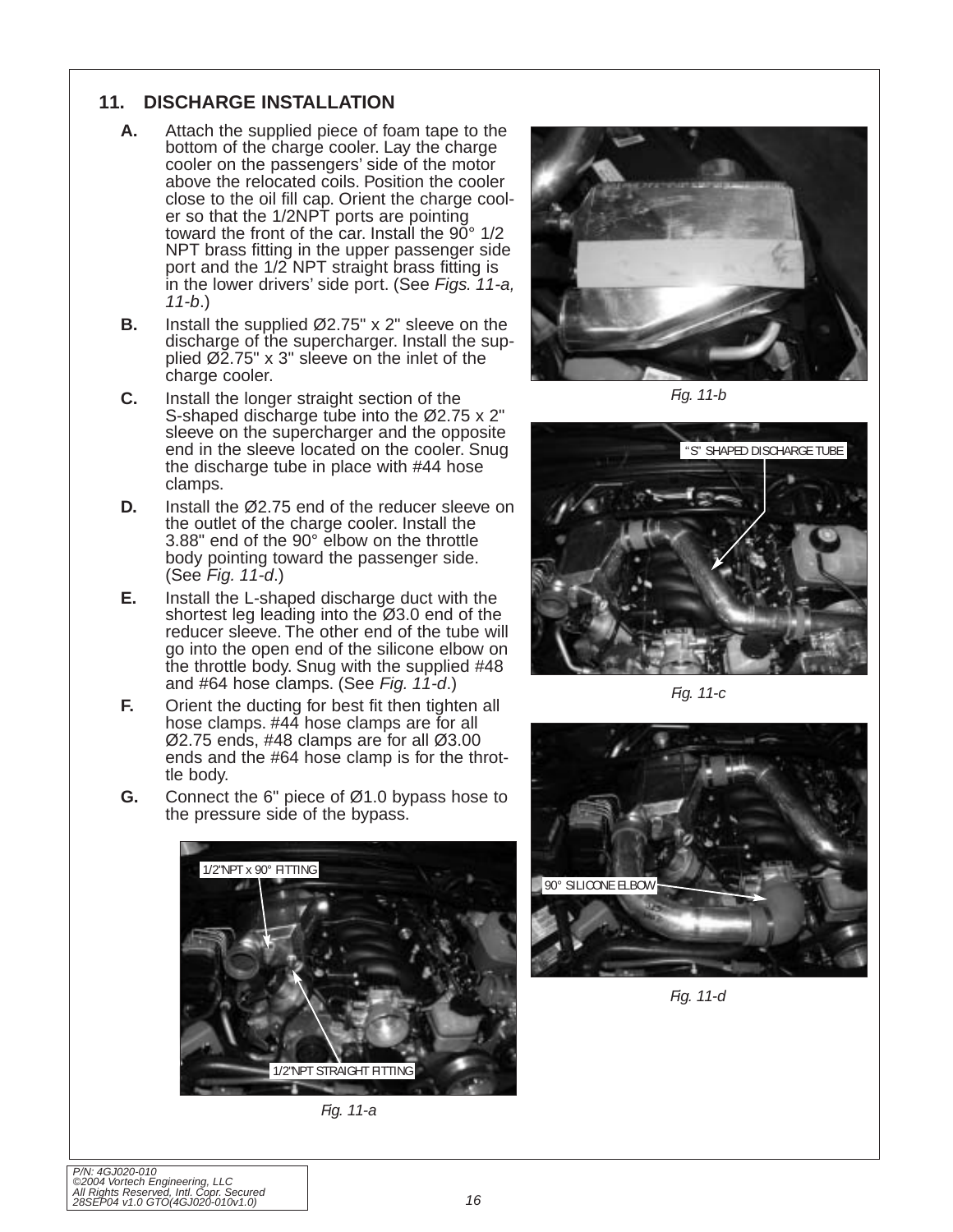#### **11. DISCHARGE INSTALLATION, cont'd**

- **H.** Trim and orient the supplied molded Ø1.0 long 45° as shown in Fig. 11-e.
- **I.** Connect the open end of the straight bypass hose to the Ø1.0 bung on discharge tube A. Connect the open end of the 45° molded hose to the Ø1.0 bung on the inlet duct. Secure the ends with #16 hose clamps. (See Fig. 11-g.)
- **J.** Cut into the brake booster hose as shown (see Fig. 11-f) and insert the supplied brass TEE fitting.
- **K.** Connect the 5/32" vacuum line from the bypass valve nipple to the installed TEE fitting.



*Fig. 11-e*



*Fig. 11-f*



*Fig. 11-g*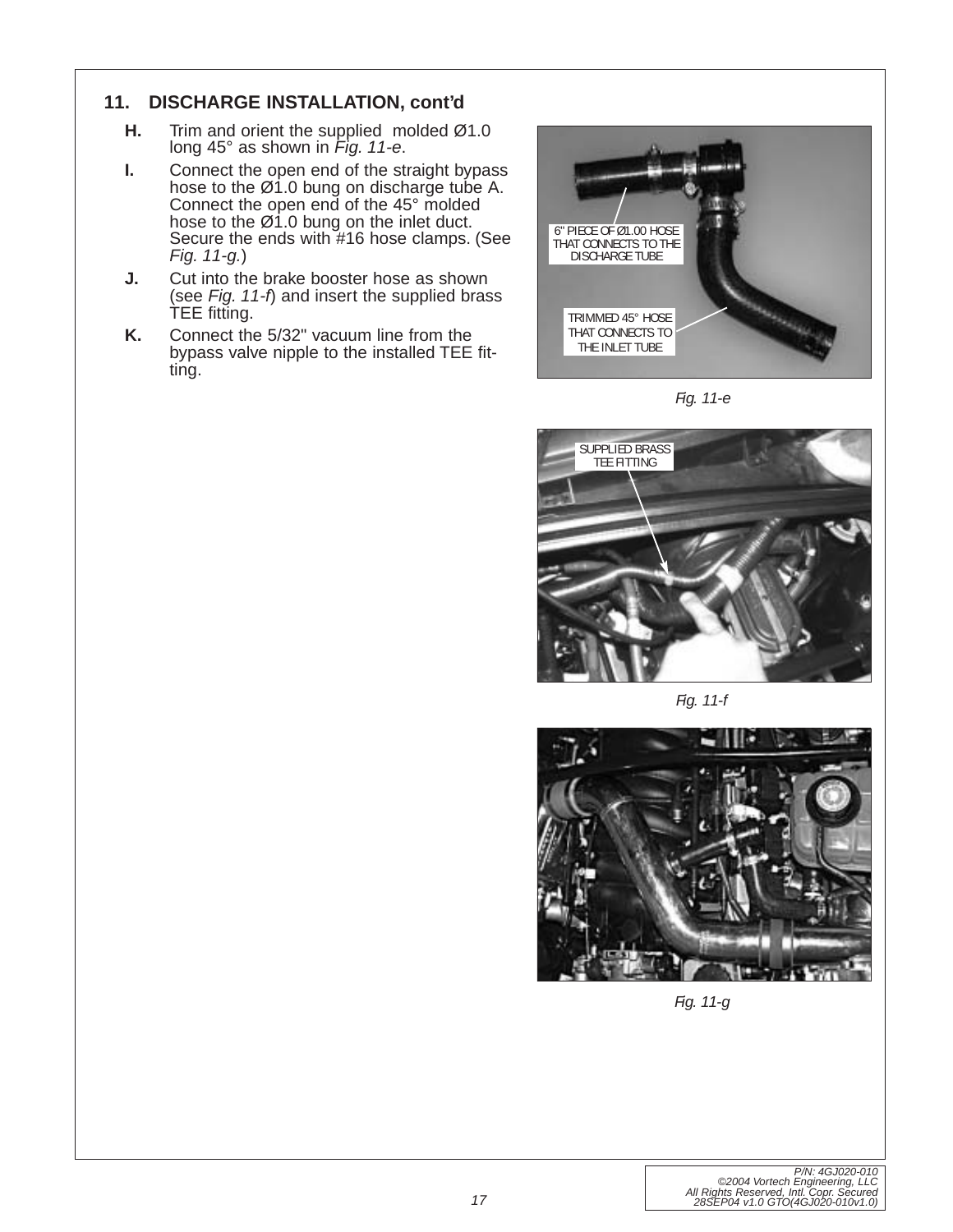#### **12. WATER RESERVOIR/SETRAB COOLER INSTALLATION**

- **A.** Locate the supplied water reservoir. Using thread sealant install a Ø3/4" 90° brass fitting into the 1/2NPT hole at the top of the reservoir. Install another 90° fitting into the bottom 1/2NPT hole.
- **B.** Install a 2" piece of Ø3/4" hose on the top 90° fitting. Secure it with a supplied nylon ratchet clamp and orientate it so that it will be pointing to the passenger side. Orientate the bottom fitting so that it will be pointing to the driver side. (See Fig. 12-a.)
- **C.** Secure the upper mounting bracket to the 1/4-20 threaded insert in the top of the reservoir. Mount the lower bracket on the drivers' side of the tank. Use the supplied 1/4-20 x .75 SHCS to secure the brackets. (See Fig. 12-a.)
- **D.** Place the reservoir and brackets into their location behind the front bumper on the far passengers side. Mark for drill locations. (See Figs. 12-b, 12-c.)
- **E.** Remove the reservoir and brackets. Use a self tapping screws to drill the upper hole. Remove the screw after the hole is started. For the lower mounting location use a .280" drill to make a mounting hole in the lower cross member. (See Figs. 12-b,12-c.)
- **F.** Reinstall the reservoir and secure the upper bracket with the supplied sheet metal screw.
- **G.** Install the Ø3/4" 90° brass fittings into the top of the supplied Setrab water cooler. Orientate the fittings as shown in Fig. 12-d. Install the cooler to the right of the water reservoir. The passenger side of the water cooler will share a mounting hole with the lower bracket of the water reservoir. (See Fig. 12-e.)
- **H.** Secure the passenger side of the Setrab cooler and the bottom reservoir bracket to the cross member with the supplied 1/4-20 x 1"SHCS.
- **I.** Mark the driver side location of the Setrab cooler and drill with a .280 drill. Secure the driver side of the cooler with the supplied 1/4- 20 x 1" hardware. Make sure when mounting the Setrab cooler that you use the rear set of holes so that the cooler sits forward when mounted.



*Fig. 12-a*



*Fig. 12-b*



*Fig. 12-c*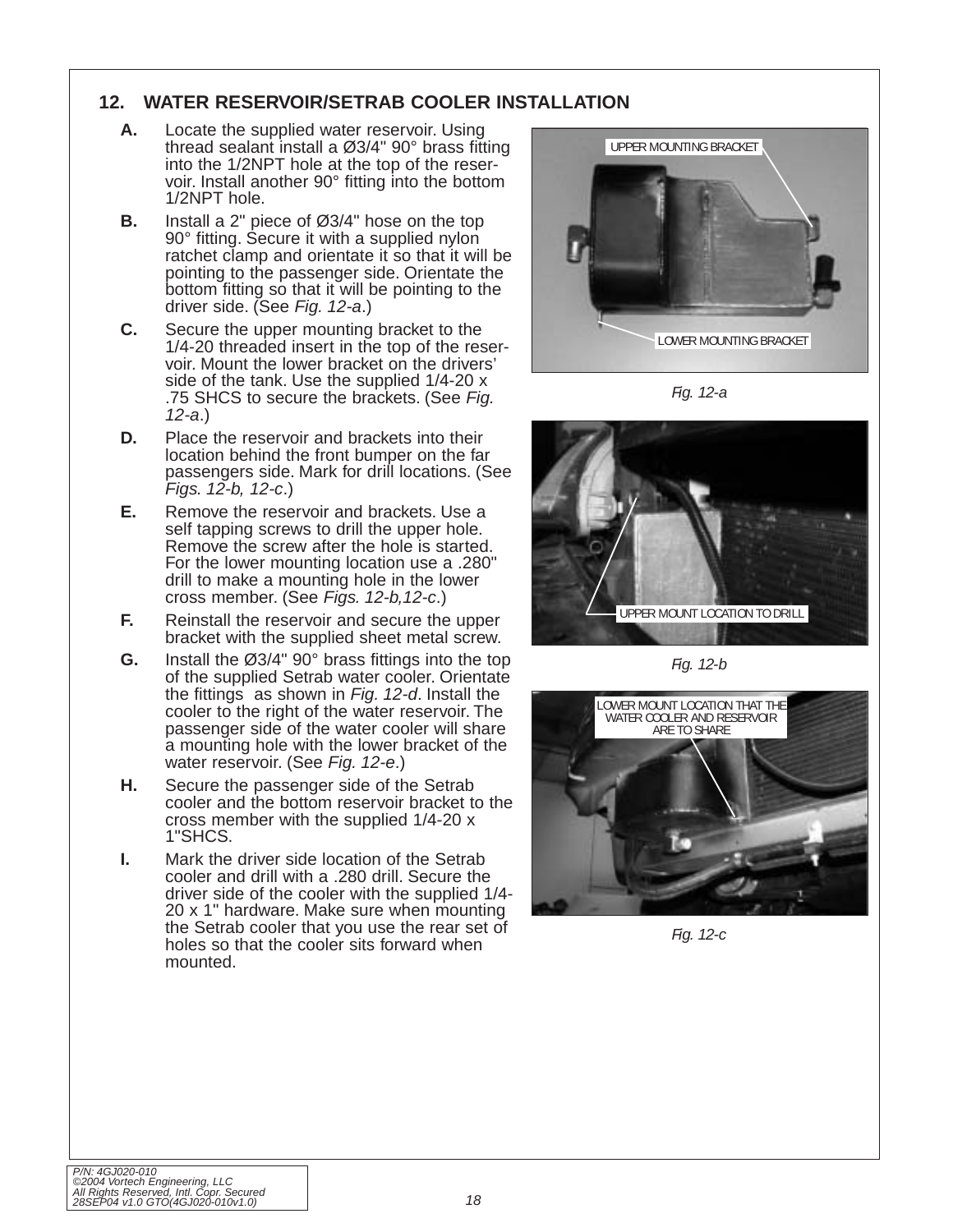#### **12. WATER RESERVOIR/SETRAB COOLER INSTALLATION, cont'd**

- **J.** Trim the supplied Ø3/4 x 90° molded hoses. See Fig. 12-g for hose lengths.
- **K.** Installed the 2-3/4 end of the trimmed 90° molded elbow on the passenger side fitting in the water cooler. Orient the hose as shown in Fig. 12-d.
- **L.** With the cooler and reservoir mounted, install the aluminum section of water tube so that it snakes around the upper passenger side of the radiator down to the 2" piece of rubber hose installed on the reservoir. Push the aluminum tube into the hose and secure with a supplied nylon ratchet clamp. (See Fig. 12-f.)







*Fig. 12-d*





©2004 Vortech Engineering, LLC All Rights Reserved, Intl. Copr. Secured 28SEP04 v1.0 GTO(4GJ020-010v1.0)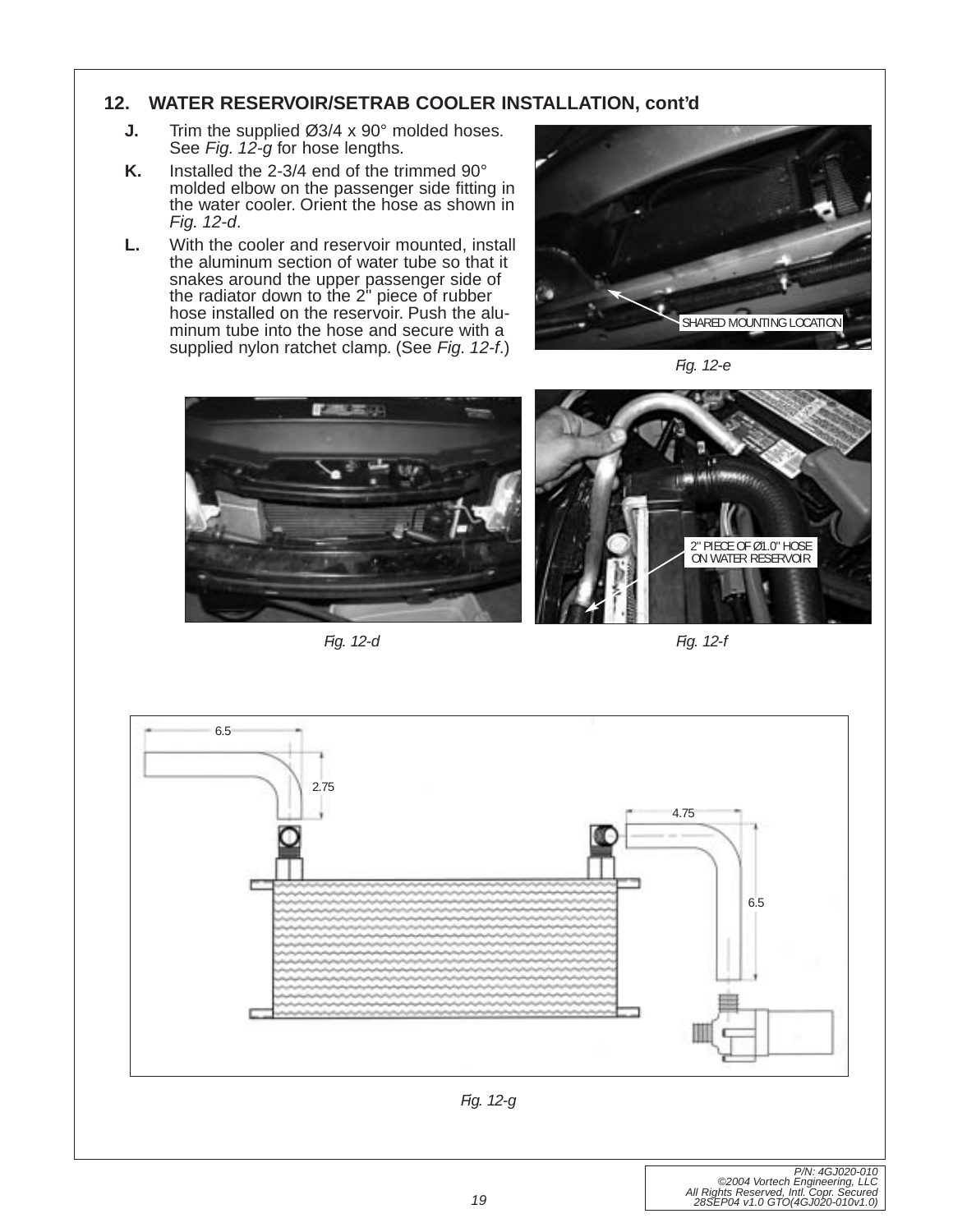#### **13. WATER PUMP AND HOSE INSTALLATION**

- **A.** Mount the supplied water pump relay onto the inside passenger side fender behind the fuse box. (See Fig. 13-a.)
- **B.** Connect the red 12GA wire from terminal #30 to the supplied fuse holder using the supplied butt connector. Install a yellow ring terminal on the other end of the fuse holder and bolt it to the fuse box power supply terminal as shown.
- **C.** Feed the yellow wire from relay terminal #85 to the fuse box on the passengers side of the engine bay. Route the wire to the stock fuel pump relay and connect using the supplied fuse tap. (See Fig. 13-b.)
- **D.** Run the black wire from terminal #86 on the water pump relay terminal to ground.
- **E.** With the long red 12-GA wire connected to terminal #87, route the free end down to the front of the vehicle where the water pump will be located. Secure as necessary to avoid heat and sharp edges.
- **F.** Mount the water pump to the lower cross member on the side of the water cooler with the supplied adel clamps and self tapping screws. Connect a 14-16GA ring terminal to the brown wire on the water pump and connect it to one of the mounting screws for ground. (See Fig. 13-c.)
- **G.** Using the supplied slide connectors connect the red wire from the relay to the positive blue/green wire off the water pump.
- **H.** Connect the discharge of the water pump to the inlet of the water cooler with the trimmed Ø3/4" x 4-3/4 x 6 1/2 molded 90° hose. Secure the ends with nylon ratchet clamps. (See Fig. 12-g.)
- **I.** Cut a 23" piece of Ø3/4" hose and connect the bottom fitting on the water reservoir to the inlet of the water pump and secure with nylon ratchet clamps.



*Fig. 13-a*



*Fig. 13-b*



*Fig. 13-c*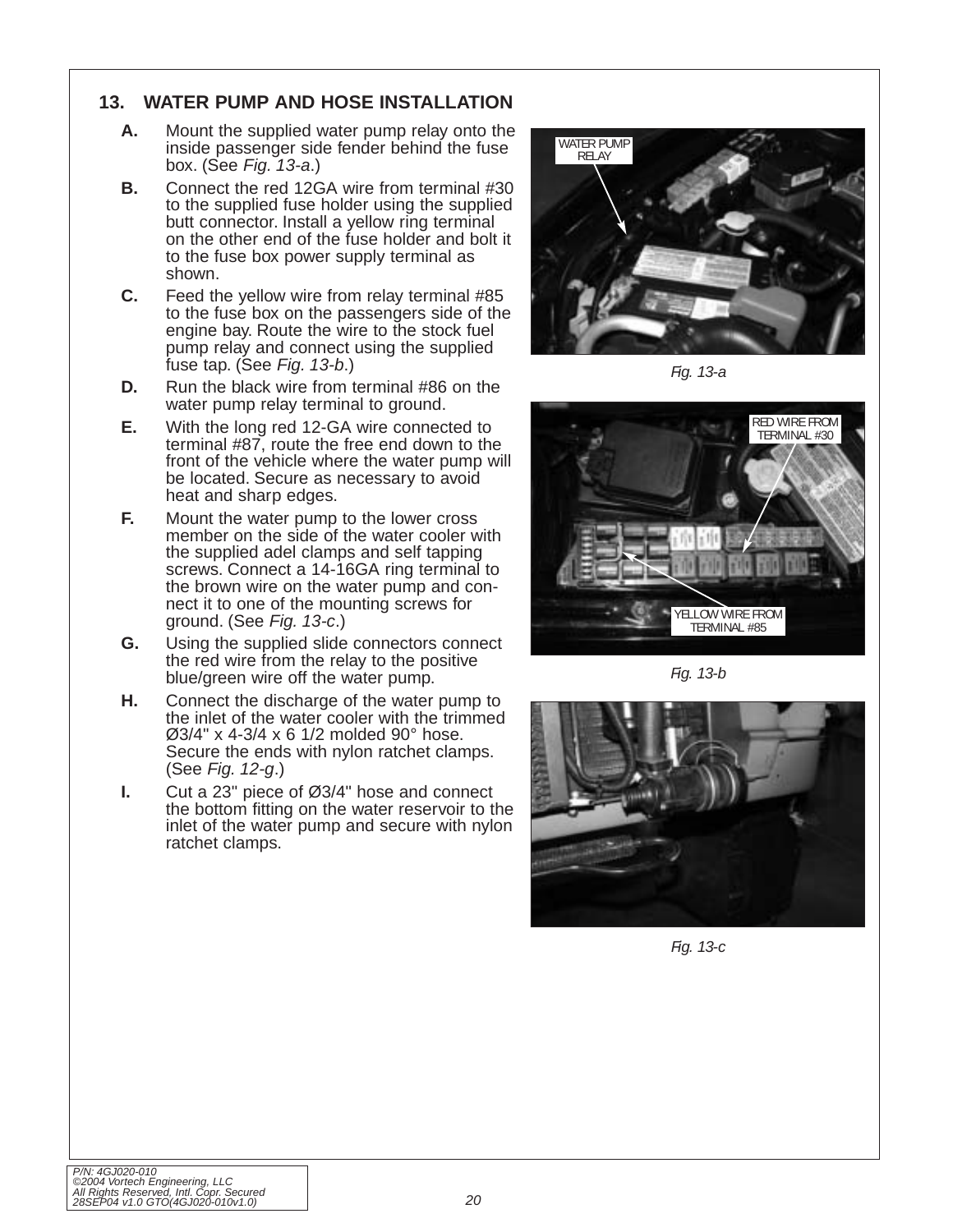#### **13. WATER PUMP AND HOSE INSTALLATION, cont'd**

- **J.** Install the S-shaped water tube so that the long end is inserted into the 90° elbow on the charge cooler. With the long end in place, verify that the open end id pointing down and runs behind the battery. (See Figs. 13-g, 13-h.)
- **K.** Cut a 50" piece of Ø3/4" hose. Connect one end of the cut hose to the 90° molded hose off the outlet of the water cooler using a supplied barbed hose mender. Secure with ratchet clamps. Route the hose below the passenger side head light, into the fender well and bring it into the engine compartment from behind the battery. (See Figs. 13-a, 13-d.) Connect the open end of the 50" hose to the open end of the aluminum water tube. (It may be easier to remove the battery before routing this hose.) Secure all ends with ratchet clamps.
- **L.** Cut a 19" piece of Ø3/4" hose. Connect the open end of the aluminum water tube near the radiator to the straight fitting in the charge cooler. Secure the ends with nylon ratchet clamps.(See Fig. 13-e.)



*Fig. 13-d*



*Fig. 13-f*



*Fig. 13-g*



*Fig. 13-h*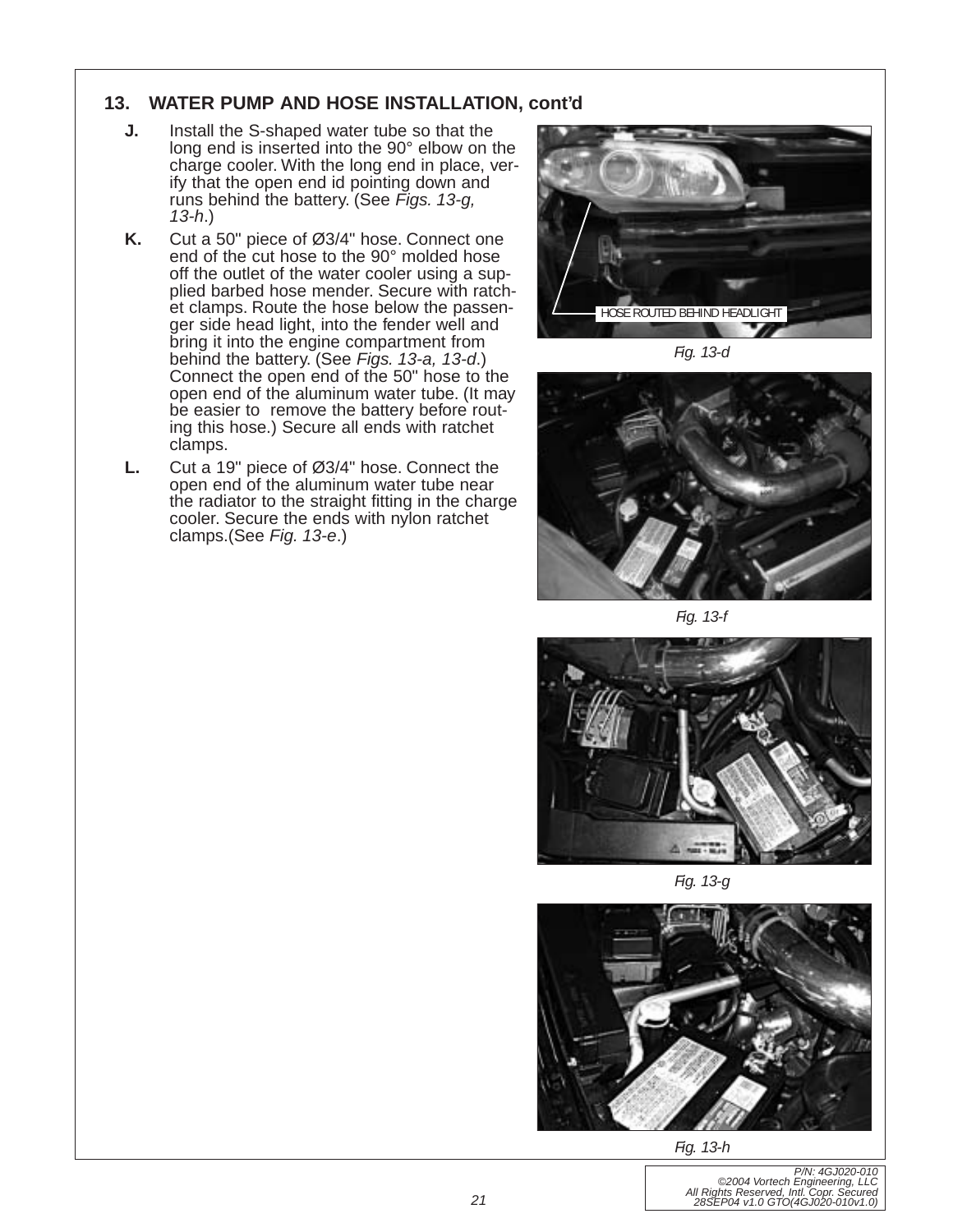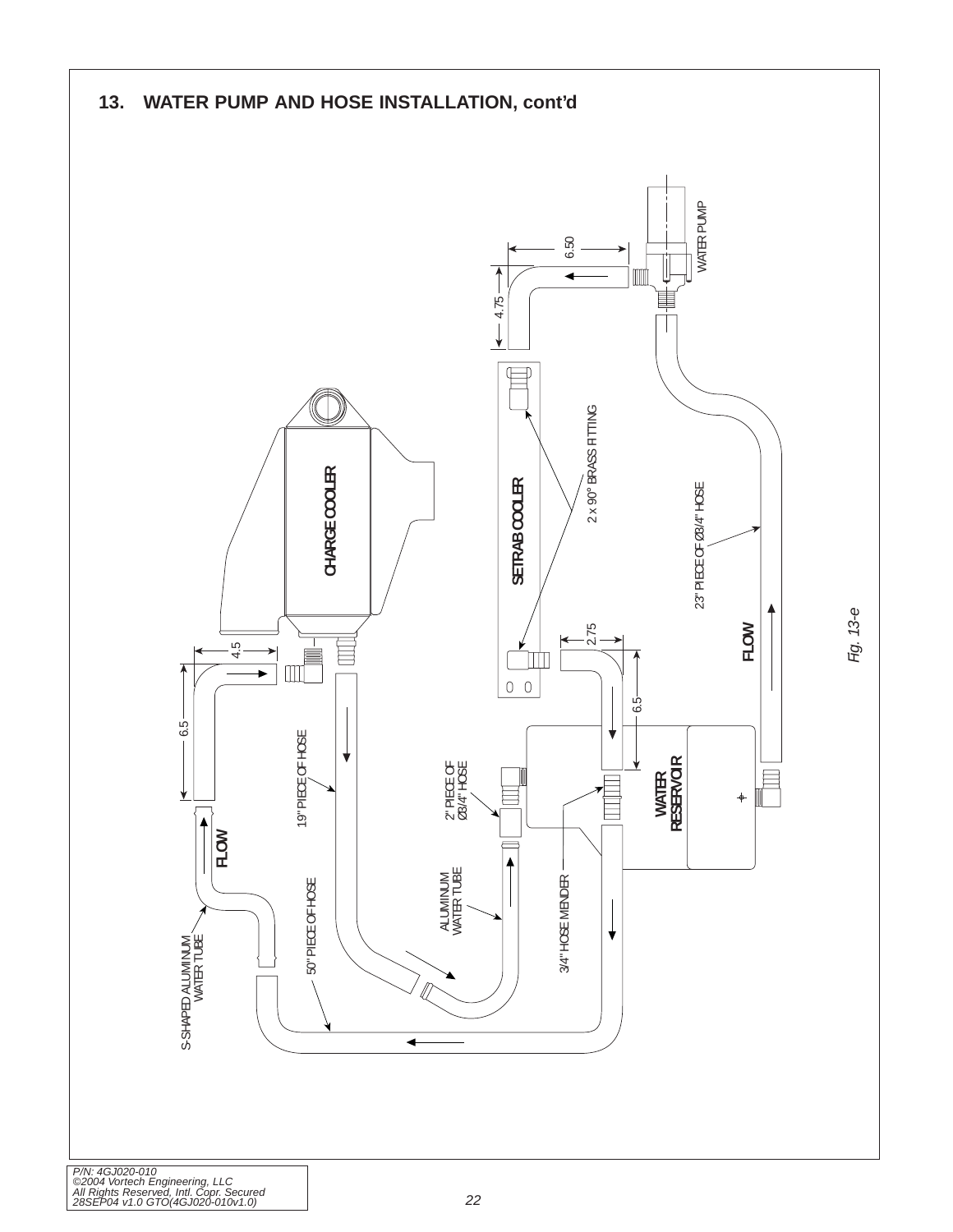#### **14. REFLASH COMPUTER**

*IMPORTANT! To ensure trouble-free programming of your vehicle's computer:*

- *Make sure the vehicle's battery is sufficiently charged.*
- *Turn off all accessories and close doors to prevent unnecessary drain on the battery.*
- *Do not attempt to program your vehicle while a battery charger is connected.*
- *Improper battery voltage will result in failure of the programming process.*
- *Do not disconnect the cable or turn off the ignition during programming.*
- **A.** Reconnect the battery.
- **B.** Locate the vehicles OBD2 connector located below the dash on the drivers side of the vehicle.
- **C.** Attach the OBD2 connector from the Flash tool that is provided in the kit to the vehicle's OBD2 port. Make sure this connector is seated all the way in the vehicles OBD2 port. You do not want this connector coming out during programming or damage may occur to the vehicle's ECM.
- **D.** The Reflash tool should power up and display three parameters.
	- **1.** Performance Tune
	- **2.** Diagnostics
	- **3.** Options
- **E.** Select "Performance Tune" and press the enter button in the middle of the arrow keys.
- **F.** Read the disclaimer entirely, then select agree and press ENTER.
- **G.** At this point follow the instructions on the screen of the screen displayed on the reflash tool. If you have any questions, either refer to the manual that is provided with the reflash tool or contact our service department for further assistance.
- **H.** Turn the ignition on (do not start the vehicle). Set the parking brake and press the ENTER button to continue.
- **I.** SELECT TUNE will be displayed at the top of the screen. Use the arrow keys to select the appropriate tune for your vehicle and press the ENTER button. You will have a choice of two to choose from:
	- **1.** Vortech GTO H.O.
	- **2.** Original Backup
- **J.** Continue to follow the screen and when finished unplug the reflash tool from the vehicles OBD2 port.

*NOTE: Do not disturb the cable, or turn the ignition off during this time. If the programming is disrupted, the computer will not start or run your vehicle!*



*Fig. 14-a*



*Fig. 14-b*